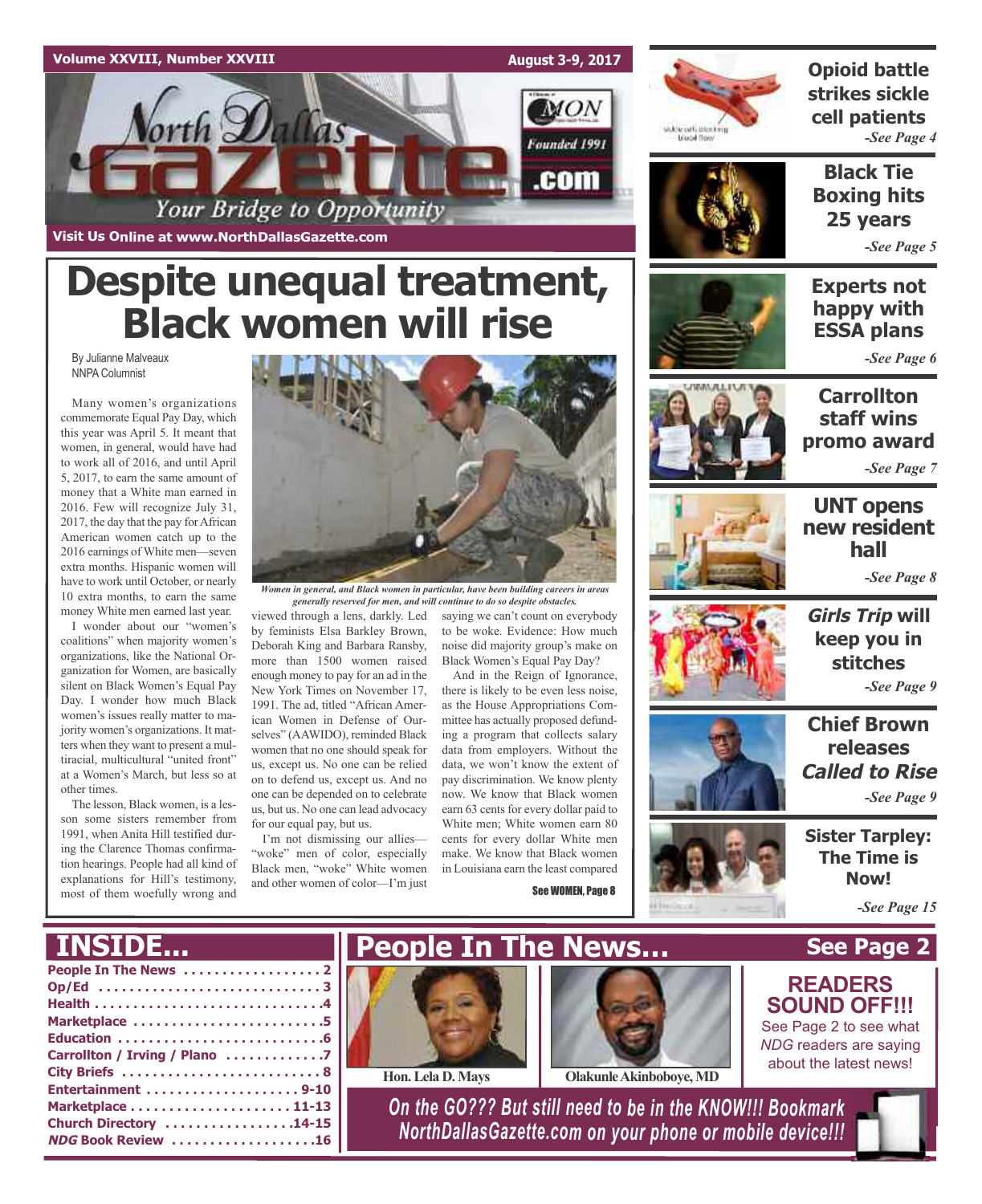### **People in the News www.NorthDallasGazette.com**

## **Hon. Lela D. Mays**

Successful Treatment of Addiction through Collaboration (S.T.A.C.) court graduates from 2008 and 2012 will meet the police officers that arrested them as far back as 2001 and share their successes since their arrests. This will take place at the Frank Crowley Criminal Courts Building, 133 North Riverfront Blvd, 2nd floor, Dallas, Texas 75207, on Friday, May 12 at 1 p.m. with opening remarks from Honorable Gracie Lewis and the Honorable Lela D. Mays followed by Proclama-



by Dallas County Commissioners Court and Sen. Royce West. Then 27 participants will walk across the stage to graduate from the program.

Also on the program is

Dionne Cheshier, 2012 S.T.A.C. graduate, Dionne is president and CEO of CNA Associates, an enrolled agent, and certified tax resolution specialist. Karen Green, Founder and Director of Haven of Love. Karen is a survivor of childhood sexual abuse which led her down a negative path of self-destruction. She now visits jails and prisons mentoring to the broken and lost.

From a life of repeated felonies and failed attempts at drug or alcohol rehabilitation, Dallas County Courts' S.T.A.C. Program seeks to transform lives and help defendants re-enter society as productive citizens, ultimately saving county taxpayers millions, and possibly saving their own lives. The 12-18 month program is about accountability and was developed to

transition defendants back into the community after treatment. In addition to ongoing meetings with probation officers and court officials, defendants take intensive outpatient treatment classes, attend Narcotics and/or Alcoholics Anonymous meetings, and are tested frequently for drugs and alcohol use. They are required to maintain employment, complete probation requirements and work

community service hours as well as pay back any related court fines and fees.

The S.T.A.C. Court in Dallas County was established in January 2007 by Judge Lela D. Mays. Judge Mays and Judge Gracie Lewis preside over the Court. The S.T.A.C. program serves as a problemsolving court, known as a "drug treatment court," with intensive supervision for defendants on felony probation returning from inpatient treatment for drug or alcohol addiction. Since inception, more than 1,600 defendants have graduated the program.

program first developed in Miami, Florida in 1989, the drug court concept received widespread attention as an effective treatment strategy for drug-involved criminal offenders. The term "drug treatment court" refers to a specialized docket designated to handle cases involving non-violent drugabusing offenders through an intensive, judicially monitored program of drug treatment and rehabilitation services. The State of Texas offers numerous specialized courts that focus on addiction, mental health issues, juvenile and family issues and those that have been commercially exploited.

Based on an innovative

# **OlakunleAkinboboye,MD**

North Bablyon, NY (BlackNews.com) -- The American Board of Internal Medicine, ABIM, has announced the appointment of the first Black American, Olakunle Akinboboye, MD as chair of the Cardiovascular Disease Board.

The appointment of Akinboboye by the 81-year old ABIM, is the first by the body to have a black Chair of the Cardiovascular Disease Board since its inception in 1936.

The Cardiovascular Board is charged with certifying all deserving cardiol-



ogists in the United States. The Board which comprises 12 members from all over the country is charged with the responsibility of conducting, certifying examination for all trainees in cardiology nationwide and also carrying out periodic knowledge assessments of all practicing cardiologists in the United States. It is one of the specialty boards of the ABIM.

ABIM's specialty boards are where the frontline work, at the discipline-specific level is done with the roles to define, refine and set standards, perform oversight assessment, build partnerships and also responsible for the broad definition of their discipline across certification and maintenance of certification.

Dr. Akinboboye is certified in cardiovascular disease, hypertension and sleep medicine, an associate professor of clinical medicine at the Weill Medical College of Cornell University in New York. He is also the medical director of Queens Heart Institute/Laurelton Heart specialist in Rosedale, Queens, New York.

A past-president of the National Association of Black Cardiologists' (ABC), Akinboboye also serves as Chair of the Clinical Trials Committee of the organization, He also serves on the International Board of Governors of the American College of Cardiology as the liaison for Africa.

Akinboboye comes to the Cardiovascular Board chair with a strong pedigree. He received his medical degree from the College of Medicine at the University of Ibadan, Nigeria and later completed his internal medicine residency and part of his cardiology fellowship at the Nassau County Medical Center, State University of Stony Brook.

He subsequently moved to Columbia University, where he completed his fellowship in cardiology with two years of dedicated training in nuclear cardiology and advanced echocardiography. He obtained a master's degree in Public Health from Columbia University and also a Master's degree in Business Administration from Columbia Business School.

Commenting on his appointment to the Cardiovascular board chair, Akinboboye said that he is "proud to have the opportunity to chair this very important Board."

According to him, "unfortunately I am taking over the mantle of leadership at a point in time in which many cardiologists are openly revolting because of what

See MD, Page 4

# **NDG Readers Sound Off...**

**A Look back at NAACP's effective Silent Parade** I don't think I have ever heard about this before. *--Sandra R. Phillips via Facebook*

### **Ed Gray,** *NDG* **Senior Columnist: Dallas, Lose Your Plantation Mentality and Remove Confederate Symbols** The statues need to be

removed to a museum – no doubt. Also, more statues/memorials need to be constructed to recognize more of the occasions and individuals that made pos-

itive contributions to the history of the Dallas black community.

Also, when speaking of the formation of Dallas, my studies indicate that John Neely Bryan said that Indians occupied the land where Dallas was built when he first noticed it. Bryan is said to have left and returned the next year. Upon his return, he found the land unoccupied. He then started the city of Dallas on the land. To me; this sounds like a story with missing pieces. What really happened to the Indians? Is this another case where the Indians were

killed off before their land was taken with the real story never being told? Is this the real reason behind the insanity of John Neely Bryan in his later years? Just saying….

### *--Anonymous*

Get over it. It is history, it happened. Are we then going to go back and force every community in America whose past we don't like to "get with the program?" This PC nightmare that the liberals have caused to take root in this country needs to be torn up by those roots.

*--Abdullah Mikail MacKay via Facebook*

Institutional racism should never have been allowed to take root in our country, but at least we are beginning to stop honoring it. I have NEVER understood why there were monuments to Confederate soldiers and the cruel naming of schools for Confederates which was really confusing for me. Treason is rarely praise worthy, especially if it was in support of buying and selling people for hard labor. *--Sandra R. Phillips*

*via Facebook*

**To share your opinion visit NorthDallasGazette.com**



**Not Ce rtified by the Te x a s Boa rd of Lega l Spe c ia l i za tion** ¥ If you qualify. \*Fees quoted above are minimum down payment needed to begin processing your case.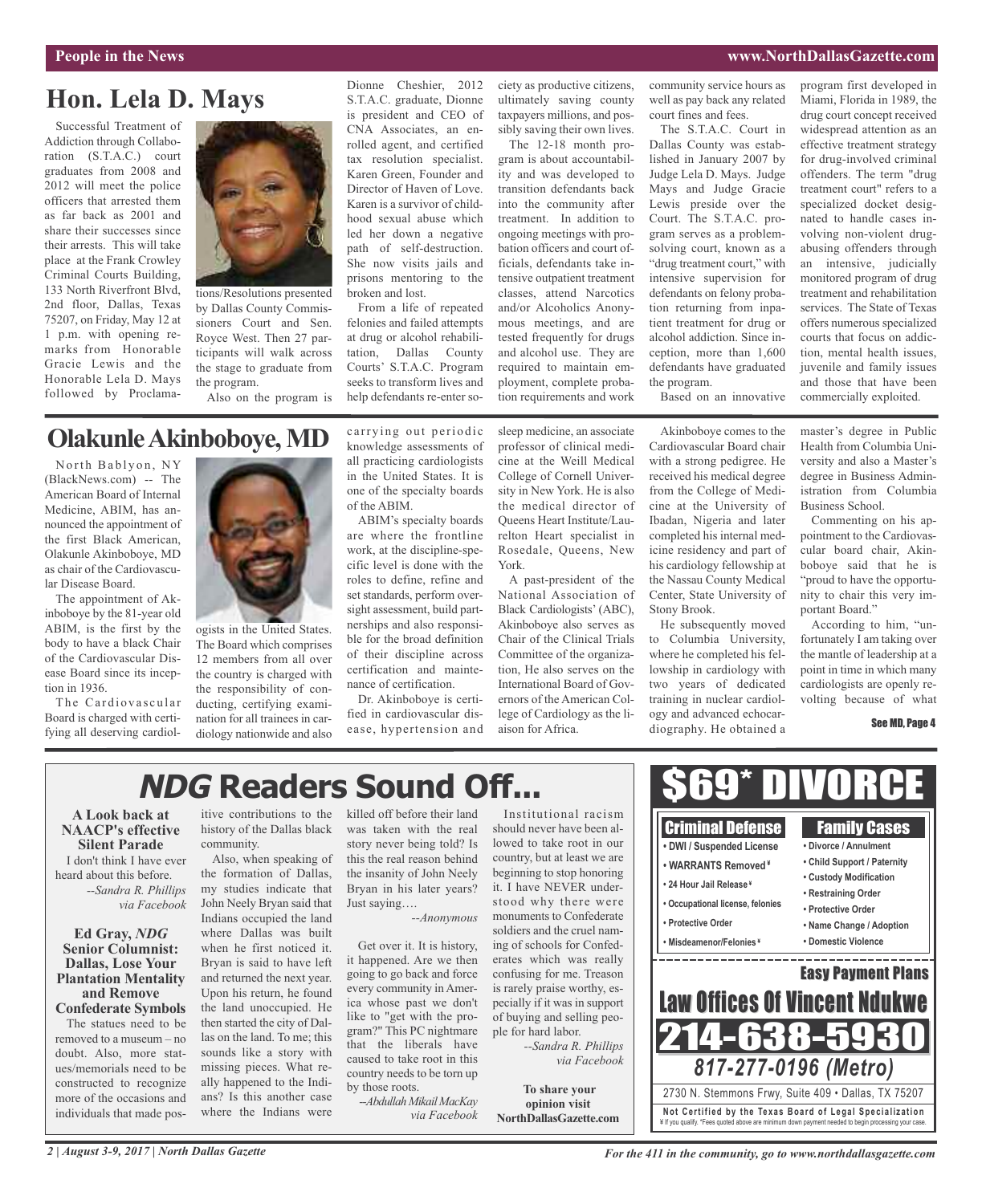### **www.NorthDallasGazette.com Op-Ed**



# **To be young, Black, and in education**

By Nicole Sahbaee Special Contributor

Soon I will be closing my time as a summer intern at the National Alliance for Public Charter Schools and beginning my final undergraduate year at Howard University. I've learned more about public education at the National Alliance in two months than I have in the past year.

However, even though I work for a charter school advocacy organization, I do not consider myself procharter. I am also not prodistrict. Truthfully, I've heard many arguments that support charter public schools and many that support district schools – all with valid points and facts to back them up.

So, when I began to find myself truly confused, I did what I always do. I looked up what Black people are saying about this. Black  $opinion + my own thoughts$ = a solid case to base my life decisions on. While it may not be the most mathematical equation for success, it works for me. I googled "Black leaders charter schools" and felt a small sense of relief come over me because I was going to get an answer.

I wasn't going to have to wonder anymore because the Black leaders in education would tell me what their point of view is, why they have it, where the re-

search came from, and what they are going to do about it.

Looking back on this now, I'm aware that it sounds like I don't use my brain to critically think, but we all do this in some form. In politics, people look up what the standard Democratic or Republican viewpoint is; in media people go to their favorite artist's page to read their view; and in school, students go to their favorite teacher for their opinion.

As I began to read through the articles, I found topics about the NAACP and Black Lives Matter being pitted against Black leaders in education. I was pissed! So, two huge organizations that have Black prosperity at their core are at odds with Black education leaders and parents? I was so irritated that I closed the screen and went to deal with this confusion another day.

Weeks passed and I continued to gain information. I read the letter that had been written and signed by 160 Black leaders in support of charters, I watched clips of the NAACP's special hearings on charter schools, and I researched teachers unions and their disdain for the charter movement. I turned over every rock I could find for some sort of answer.

and opinions, I still could not figure out who was on the right side of history. I could not look to Black leaders in this situation because they are consumed with the politics of the district vs. charter debate, just like many others in education.

This isn't the first time I found disappointment with Black role models – Raven-Symoné was a huge heart breaker – but this is too important to ignore. Every second that is spent focusing on which school is better or what should be the dominant structure is doing a disservice to our children. Our children are the ones suffering without a quality education and are then chastised by society for not meeting "the bar".

I get that money, politics, and power are important, but we can't afford to fight this fight with each other. We have no choice but to be unified. According to the Civil Rights Data Collection, black students are suspended and expelled at a rate three times greater than white students. This is something we should be focusing on. If our children don't make it, that not only affects us but it is on us. The white school leaders that are trying to make change will be heartbroken if the years of work they put into improving public schools don't pay off, but we will be Black leaders today, this is a cry for help. I'm a 21 year-old intern, trying to graduate from college. I'm doing everything in my power to change the narrative for our children, but I don't have the power, yet. Black leaders, I'm begging you to use your power to create. Create the schools for our children that also provide jobs for our people. Position it so that Black school leaders have the resources to train up our kids. If you are an organization with the words Black, African American, Negro, or Colored People in your title then this is your duty, this is your fight.

This is not an attack on

crippled.

You don't have to reinvent the wheel, just take a page from Pimp My Ride and make it better. At the very least, create a space for conversations to flow freely regarding the schools our children go to. We may never reach a consensus and that is okay. There are multiple different ways to learn, to teach, and to lead. If you can't do it, use your resources to find someone who can. This isn't a conversation I wish to pick up in twenty years when I am in your shoes and we don't have twenty more years to wait. I don't care what structure is used to educate our kids, we just need something that works.

Despite all the research

### **SB4 will cost Texas economy between \$9.2 and \$13.8 billion** tive leaders calling for re-

 $A US TIN - Texas'$ racially discriminatory Senate Bill 4 (SB4) law will cost the state billions of dollars in revenue according to an analysis released this week by Texas 1. "The coalition urged Texans to stand together against discriminatory laws and legislation by calling

Together, a campaign created by community and business leaders in opposition to the law. SB 4.

Yesterday, an estimated 400 protesters marched at Fort Worth City Hall to urge the city to join several other major Texas cities in their lawsuit to fight the so-

called sanctuary city bill. SB4 is scheduled to become law in Texas on Sept.

Specifically, businesses are being asked to show their support by placing their business logos on the Texas Together website, sending letters to legisla-

on national groups to support the campaign to repeal We Support Texas Together window decals at their places of business to show opposition to SB 4. The Texas groups also are asking local, regional, and state governments to pass resolutions condemning the Texas racial profiling law.

Texas Together combines the collective economic and political power of businesses and our communities to win the repeal of SB 4.

peal of SB 4, and placing

Business groups that participated in Tuesday's news conferences included the Houston Hispanic Chamber of Commerce, Houston First, Rio Grande Valley Chamber of Commerce San Antonio Hispanic Chamber, San Antonio LGBT Chamber of Commerce, U.S. Bilateral African American Chamber, and the United Chamber of Commerce Corpus Christi," Texas Together campaign said in a released statement.

For the 411 in the community, go to www.northdallasgazette.com August 3-9, 2017 | North Dallas Gazette | 3

*Gazette is a wholly owned subsidairy of Minority Opportunity News, Inc.*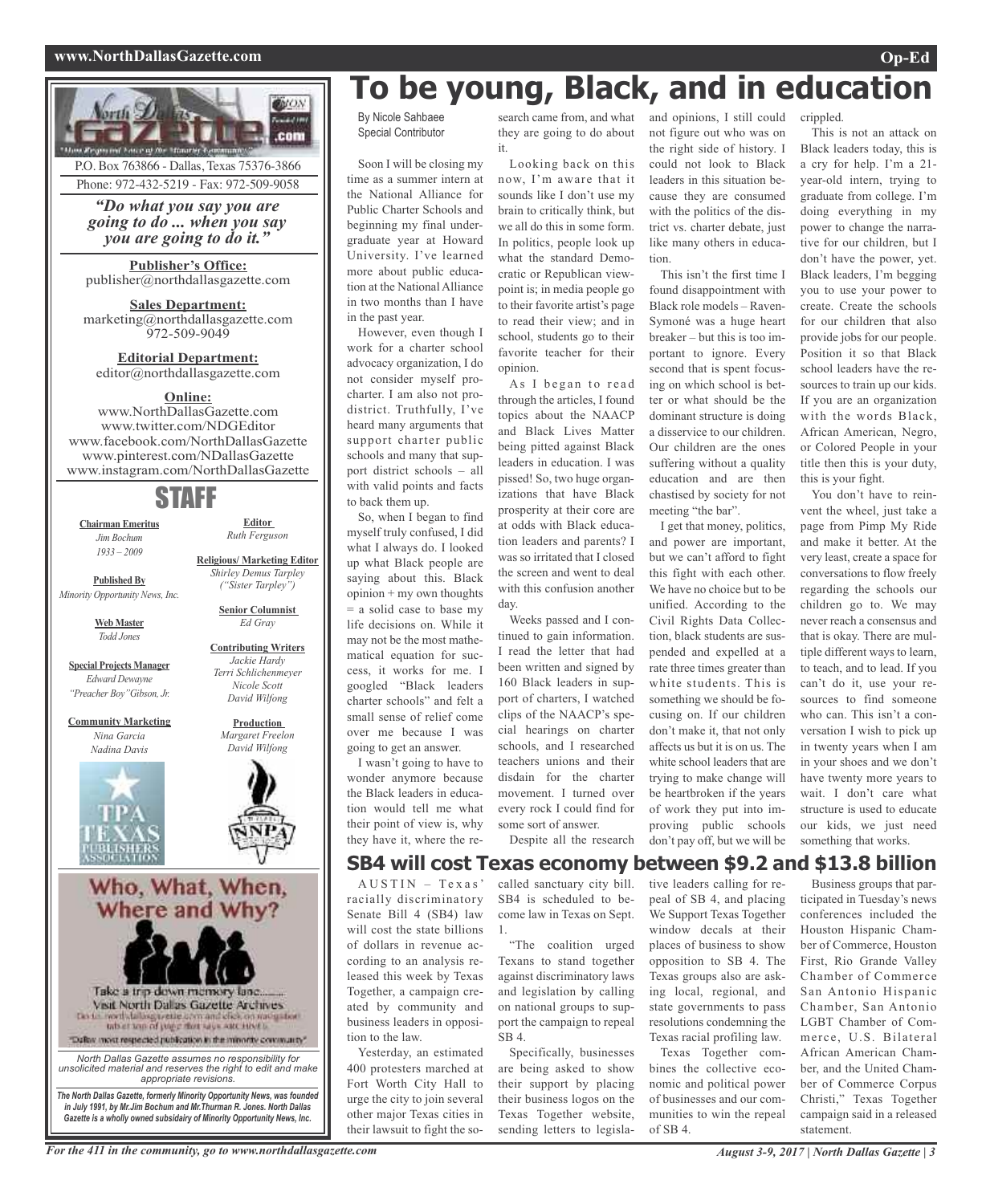# **Sickle cell patients caught in the crossfire of war against opioids**

By Leonard E. Colvin The New Journal and Guide **NNPA** Member

For the thousands of individuals who suffer from the effects of sickle cell anemia, pain is a common part of their lives.

The inherited disease causes red blood cells of mostly people ofAfrican descent to deform into a sickle shape. This inhibits the red blood cells from carrying oxygen throughout the body, which can cause severe pain and organic damage.

So, many of those suffering from sickle cell anemia are prescribed a variety of powerful pain killer derivatives.

Their desire to receive relief may be viewed through the biased lens of racism and criminalization as a result of the opioid epidemic, and deter them from receiving care for their pain.

Many of these painkillers are equal in strength to oxycontin and oxycodone, which many people with sickle cell anemia have been taking since they were children.

They are also the same



drugs which are at the center of the nation's current opioid addiction epidemic which has been causing thousands of individuals addicted to these and other strong painkillers to overdose and die.

Thus, federal and state governments are seeking to pressure doctors to limit their prescriptions of such drugs to patients to curb the deadly trend.

According to Judy Anderson, the executive director of the Sickle Cell Anemia Association of Hampton Roads, a growing number of people who are suffering from sickle cell anemia may be severely impacted by the government's effort to curb opioid addiction.



Sickle Cell Anemia Association of Hampton Roads is the leading advocacy group

in southeastern Virginia for people suffering from the disease. During a recent interview on the issue, Anderson told the Guide that doctors are

being ordered to screen and review the prescriptions of people with sickle cell anemia, to determine the necessity of their use of the strong pain killers.

"These people are not addicted to these drugs," said Anderson. "They are dependent on them because of the pain they are experiencing throughout their lives.

"One lady who called the office Monday, July 10th, told me she took her last pain

pill the previous Friday," said Anderson. "Her doctor is reviewing her case and has not written her a new prescription."

Anderson continued: "Unable to get her pain meds, I am sure she will end up in a hospital, because she went to the emergency room to have her pain treated."

Anderson said that the woman is bedridden and has other ailments along with sickle cell anemia.

Recently, Anderson has devoted more attention to helping people like this woman and others who may be caught up in the government's effort to curb opiate addiction, by curbing the number of pain killer prescriptions doctors can administer.

Anderson said that doctors have been telling sickle cell anemia patients to buy 880 milligrams Tylenol or other over-the-counter pain killers to thwart their discomfort.

"But that is just like taking" a baby aspirin," she said. "It's a band aid. It does nothing for these people."

Anderson mentioned one man who was recently released from a state prison.

Akinboboye and Dr. Udden three highly regarded physicians with significant clinical.

He had no physician to contact upon returning to his community. He is one of the individuals her agency has been working with to help him get through this crisis.

Despite Anderson's efforts, the emergency room may be his only option for treatment. Further, even physicians in the emergency room, who may assume, because he is a young, Black male, that he is addicted to painkillers and may not treat him effectively.

Anderson said that inApril 2016, in the wake of the growing opioid addiction and related deaths due to overdoses, hospital emergency departments in Virginia received guidelines aimed at curbing opioid misuse and addictions.

There were 14 new guidelines issued by the state which directed doctors to avoid prescribing painkillers and to give patients no more than a three-day supply in extreme cases. These guidelines were endorsed by the Virginia Hospital and Health Care Associations and the Virginia College of Emer-

#### See OPIOIDS, page 12



### Introducing a new way to meet, work & play!

The Economic Empowerment Center is the perfect place for your next trade show, conference or private party!



**Monthly meetings** ·Special events ·Trade shows





Holday parties -Non-profit compaign kickoffs Charch services



**MD,** continued from Page <sup>2</sup>

they perceive as high handedness of the board over the years."

With this in mind, Akinboboye indicated, that his goal as the board chair is "to work with other board members to come up with assessments for practicing cardiologists that are fair, and not unduly burdensome."

According to a press release by Ricahrd J. Baron, MD President and CEO of ABIM, "We are honored to experience to serve the community in their disciplines and across specialties to offer more choice, relevance and convenience as they help to set the standards for excellent patient care.'

Also, the Ibadan College of Medicine Alumni Association, North America, where Akinboboye also served as president between 2004-2005 marked his appointment with an award for "exemplary professional services and outstanding contributions to cardiovascular medicine."

In an exclusive interview, Akinboboye admitted that although cardiovascular disease is largely preventable, it is still the leading cause of death globally due to bad eating habits and lack of regular exercise. The cardiologist also attributed many cases of the disease to genetic triggers.

On the increased risk of cardiovascular disease from consumption of processed meat, Akinboboye proffered increased consumption of fruits and vegetables.

According to him, men are more prone to die of cardiovascular disease than women because in the re-

productive years, women enjoy some protection from the disease due to high levels of estrogen in their system, adding however that when estrogen in the female drops after menopause, heart disease spikes in women.

For a disease that falls in the realm of pre-existing conditions, the Cardiovascular Board chair expressed regret that, "in the greatest country in the world, people should not be forced to choose between paying for food and paying for their medicines," adding that, "I strongly believe that we have an obligation to make healthcare affordable to our less privileged fellow citizens."

For more details about the Queens Heart Institute, where Dr. Akinboboye is the medical director, please visit www.queensheartinstitute.comhave Dr. Berns, Dr. 8737 King George Dr., Dallas, TX 75235 Contact us at 214-540-6932 or leasing@transformanceusa.org

www.fransformanceusa.org/eec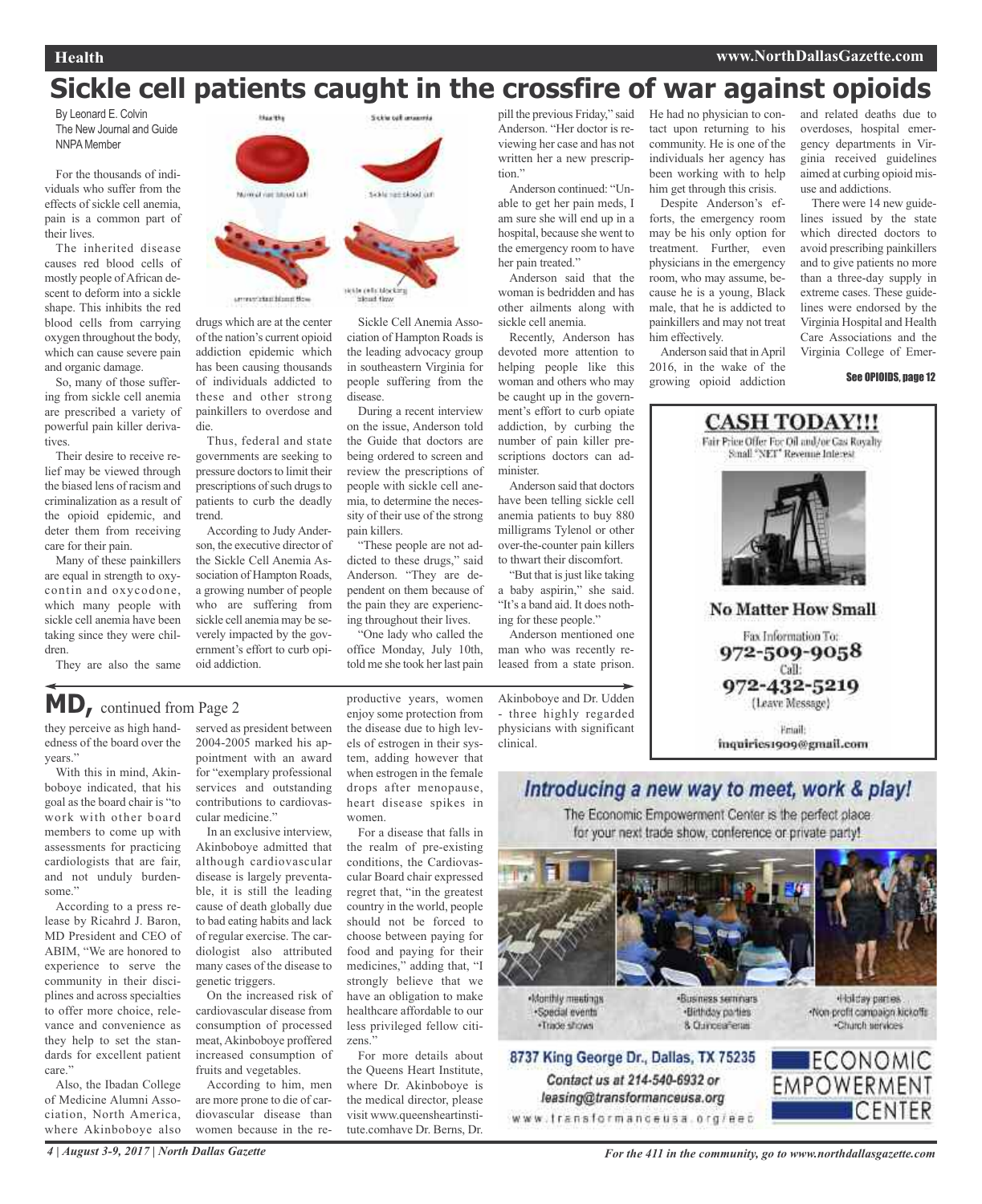### **www.NorthDallasGazette.com**

# **Black Tie Boxing a knock-out affair gala fundraiser reaches 25-year milestone**

*Mariodpl / Wikimedia*

It was a gem of an idea in 1992 when the Mid-Cities (TX) Chapter of The Links Incorporated decided to create a fundraiser to support their mission of community service. On August 19th at the Omni Dallas Hotel, 555 S. Lamar St., the organization will open the doors at 6 p.m. to Black Tie Boxing, A Knock-Out Affair - Round XXV. The gala has evolved over the years – casino games have been added and advance purchased raffle tickets have replaced the silent auction – but the professionally sanctioned boxing that follows dinner and dancing remains the focus of the evening.

"This is a milestone for the Mid-Cities (TX) Chapter of The Links, Incorporated." said Chapter Presi-



dent Billie Hawkins. "To think that we have been able to sustain this event for a quarter century is a testament to the commitment the membership has to the community programs supported by our Black Tie Boxing gala. The funds raised support our scholarship programs and, this year, helped us expand our

signature program, Link-ED2STEM Enrichment Program and Summer Camp<sup>?</sup>

The Link2STEM Enrichment Program provides elementary and middle school students with mentoring and field experiences that focus on careers in science, technology, engineering and mathematics

(S.T.E.M.) as well as exposure to professions that include S.T.E.M. applications. This year, the Link2STEM program, in a unique public, private collaboration with The University of Texas at Arlington (UTA), Arlington Independent School District (AISD), the Boys and Girls Club of Arlington, and several area business sponsors, included opportunities for college students from UTA. The UTA students pro-

vided the middle school Link2STEM participants from AISD and the Boys and Girls Club with handson STEM learning experiences in the classroom and on field trips. The UTA students, who are engineering and business majors, received stipends for their

work as student teachers and apprentice internships from business sponsors.

"The stipends gave the college students an opportunity to earn a little extra money, use their education to teach and encourage young people to pursue careers in one of the STEM areas, and jumpstart their careers with internships that exposed them to professionals in their field," Hawkins said.

Honorary Chair for A Knock-Out Affair: Round XXIV Black Tie Gala is Joseph Faust, public relations director for BNSF Railway. The Mid-Cities (TX) Chapter chairs for the event are multi-generational members Faye Barksdale, Marnese Barksdale Elder and Morgan

Faye Mangana.

Raffle prizes include a Couple's Retreat at one of 14 Omni Resorts including airfare, tickets to the AT&T Performing Arts Center, and the weekend use of a Mercedes Benz.

**Community**

Raffle tickets are \$20 each, 3 for \$50, 6 for \$100, and 15 for \$200 and can be purchased in advance from chapter members, online at www.eventbrite.com/e/aknock-out-affair-roundxxv-black-tie-boxing-raffle-tickets-33103173483 or during the Black Tie Gala. Winners need not be present to win.

For more information on the Black Tie Boxing Round XXV go to: http://midcitieslinks.org/fu ndraiser.php.

# **Nominations for Dallas Foundation's leaders in philanthropy closing soon**

Nominations for The Dallas Foundation's Good Works Under 40 Award (GWU40) are now open. The Dallas Foundation is searching to discover the most committed, skilled and passionate volunteers in North Texas under the age of 40. The grand-prize winner will receive a donation to his or her charity of choice, and the next four finalists will receive grant checks for their respective organizations.

This year, a new award

will be included in the selection process: the People's Choice Award. This award will be given to a recipient determined by a public vote, giving the community a chance to honor one of the five finalists. The winner of this award will also receive a donation to the charity of his or her choice.

Last year Katie Schlieve, co-founder of One Wing Foundation, was chosen from 55 nominees as the winner of the GWU40

Award. She has worked tirelessly to provide resources for the medical, physical and grief recovery of parents who have experienced the loss of a pregnancy or an infant. Schlieve has continued to further her work this past year with her prize of \$10,000 for One Wing Foundation.

"Dallas is a very giving city, and we have a multitude of engaged, passionate volunteers serving on the frontline of our community," said Mary Jalonick, president and CEO of The Dallas Foundation. "Good Works Under 40 was designed to honor those young heroes who are improving our future and inspire their peers to make a difference.'

Candidates must be no older than 39 years of age, and they must not receive compensation for their charitable work in the community. Candidates can be nominated by board members or staff at the organizations where they volunteer or by their peers. Candidates may nominate themselves. The deadline for applications is Aug. 14, 2017. The winner will be announced at a reception on Nov. 8, 2017.

Applications will be reviewed by the 2017 Good Works Under 40 Committee, chaired by Meg Boyd. The committee, along with past finalists and winners, will kick off this nomination season with a service project at Texas Scottish

Rite Hospital for Children. "It is always such a joy to be part of the Good Works Under 40 process," said Boyd. "The caliber of nominees just gets better and better each year. These young professionals are truly transforming lives in our community. We're looking forward to reviewing this year's round of applicants."

Award guidelines and the application form are available dallasfoundation.org.

# **The 9th annual North Texas Giving Day is set for Sept. 14**

The nation's largest giving day returns to North Texas for its 9th year on Sept. 14. Communities Foundation of Texas' North Texas Giving Day has generated \$156 million for the community over the past eight one-day events, drawing support from all 50 states and 39 countries worldwide and breaking five national records. Last year's event raised \$37 million, with 1,280 Dallas County-based nonprofits benefiting from \$22.7 million in North Texas Giving Day donations.



"In the last two years, North Texas Giving Day has helped us raise over

\$110,000 to help serve over 4,000 children across North Texas," said Bill Chinn, president of Big Brothers Big Sisters of Greater Dallas, a Dallas County-based nonprofit. "North Texas Giving Day is a fantastic opportunity to impact the lives of thousands of children in one day."

New this year, North Texas Giving Day kicks off a week early by offering scheduled giving starting Sept. 7. A launch event, Celebration of Giving, will kick off the community movement at Communities Foundation of Texas on Sept.7 from 5 p.m. to 7 p.m. Additionally, this year

many nonprofits are raising their own supplementary 1:1 matching funds to augment bonus funds and prizes raised by CFT and to further boost donations. Donations up to \$10,000 made Sept.7 - 14 to the 2,500+ nonprofits listed on the site will be amplified by the general bonus funds and prizes. Nonprofits with matching funds will be shown on their own leaderboard on www.NorthTexas-GivingDay.org so donors can follow their favorite n on profit's progress throughout the day.

"The incredible energy and outpouring of support that this community generates each year on North Texas Giving Day is nothing short of remarkable," said Dave Scullin, president and CEO, Communities Foundation of Texas. "Communities Foundation of Texas is honored to power this vast communitybuilding effort that raises important funds for the nonprofits serving our region."

To see details for other events, go to the "Events" tab on www.NorthTexas-GivingDay.org.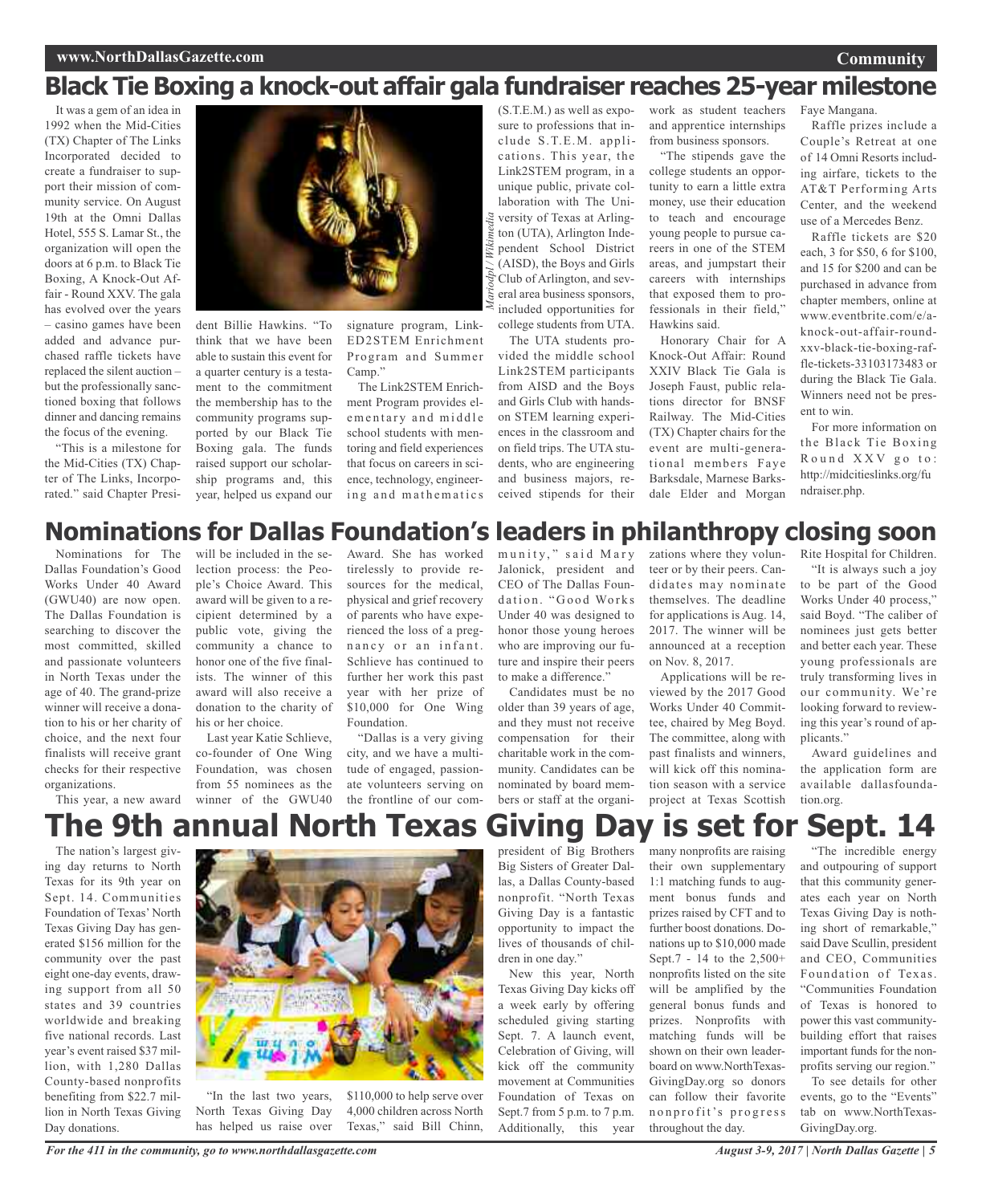# **Education policy experts 'disappointed' by some ESSA state plans**

By Stacy M. Brown NNPA Contributor

Education policy experts have expressed serious concerns about some of the state plans submitted under the Every Student Succeeds Act.

President Barack Obama signed the Every Student Succeeds Act (ESSA) into law in December 2015. The law replaces the No Child Left Behind (NCLB) Act; states will begin implementing ESSA in the fall.

Erika McConduit, the president and CEO of the Urban League of Louisiana, said that some ESSA state plans have failed to take into account the academic performance of historically disadvantaged students.

There's also a lack of clarity on how many poor-performing schools would be identified as needing improvement, or what actions would be required to show they've improved, said Mc-Conduit, who served as one of the policy experts that recently reviewed more than a dozen state education proposals that were submitted to the Department of Education.

"While [we] do believe that states obviously have a vested interest in wanting to advance the outcomes of students, there is cause for concern when it comes to accountability," McConduit said.

Federal oversight has always provided a layer of ac-



countability, ensuring there are checks and balances; those protections may no longer be available under some of the plans that been reviewed, which worries education advocates, like Mc-Conduit.

McConduit, who holds a mass communications degree from Howard University and a law degree from Loyola University New Orleans College of Law, said that as states transition from NCLB to ESSA, education advocates don't want to lose any ground that has been gained in closing the achievement gap between Black and White students.

Recently, McConduit worked with a group of education policy experts organized by the Collaborative for Student Success and Bellwether Education Partners to review state accountability plans.

The Howard University graduate also took part in the Education Trust's "ESSA Boot Camp II: Advocating for Equity and Achievement in ESSA Implementation," which focused on rating systems for schools, and sup-

1. A conception existing in the raind bosed on ethics, integrity and individual responsibility. A thought or notion of the value of an entrepreneural society built upon the tree-enterprise whem. A solution to operty, the basis of headom and loarly one the understanding that

The Horthweod Ideo Indisformed my learning experience, and I emerged prepared to:<br>those the world

Northwood Idea:

humait paings con make a afference in the world which they live.

[nawrth-woo d ahy-dee-uh]

port and improvement for struggling schools.

McConduit said that it's difficult to say that ESSA will be successful across the board.

"What we have seen in the peer review process not all states have submitted and we're looking at a fraction so far — some [state officials] have really focused on designing [good] plans," she said. "We've also been disappointed with some states who really did not resolve critical details in advance of submitting their plans."

As a reviewer and a leader of a civil rights organization, McConduit said that she worked deeply on Louisiana's plan, making sure that certain components were included. McConduit said that she was disappointed to see how some states did not move to flesh out thorough plans.

"We know there are gaps, historic gaps, where there have always been groups of students left out of the mainstream," McConduit said.

According to the National Center for Education Statistics (NCES) ESSA requires, "each state to create a plan for its statewide accountability system. In particular, ESSA calls for state plans that include strategies for reporting education outcomes by grade for all students and for economically disadvantaged students, students from major racial and ethnic groups, students with disabilities, and English learners."

NCES also said that, "states must specify a single value for the minimum number of students needed to provide statistically sound data for all students and for each subgroup, while protecting personally identifiable information (PII) of individual students. This value is often referred to as the 'minimum n-size."

The selection of smaller minimum n-sizes would ensure that more students'outcomes are included in a state's accountability system, but smaller n-sizes can also increase the likelihood of the inadvertent disclosure of personally identifiable information, education officials said.

"I'm cautious about these larger n-sizes," McConduit said. "Our goal is to makes sure all these students are counted."

McConduit noted that she was heartened by the fact that states continue to place a strong weight on academics, while also including new measures of school quality, like the number of students taking Advanced Placement courses and college entrance exams, students earning industry certifications, and whether or not schools offer art and physical education.

McConduit said that those measures are "evidence of states, who want to see the needle move forward."

Learn more about the Every Student SucceedsAct (ESSA) at nnpa.org/essa.

# **ADDISON GLENN HEIGHTS PLANO RED BIRD LAKE RAY HUBBARD** DIRECT TO DOWNTOWN DALLAS



**NORTHWOOD** 

Learn more about the Northwood idea. Apply foday, 800.622.9000 · northwood.edu

*For the 411 in the community, go to www.northdallasgazette.com*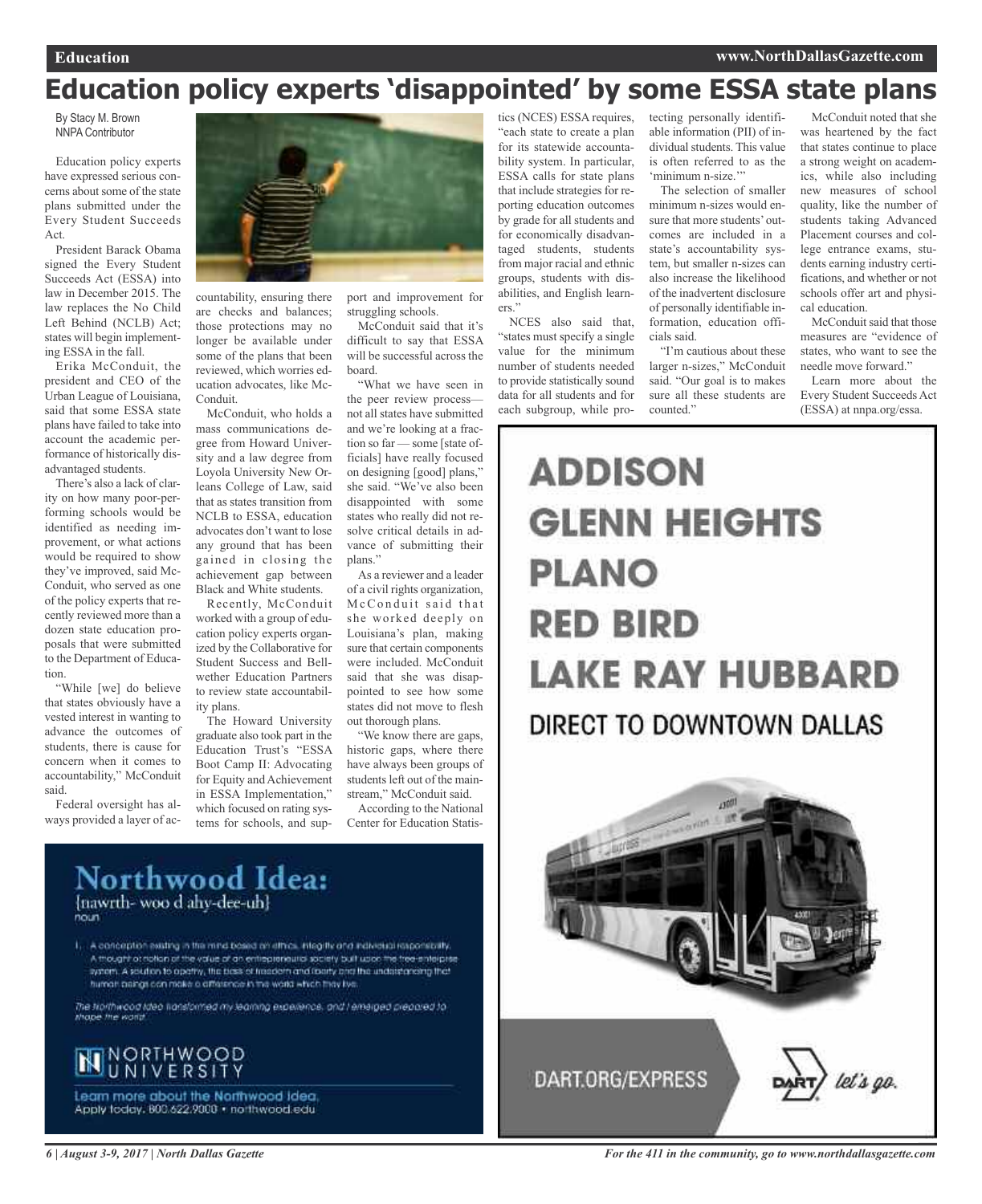# **Popular Plano Arts group sets ambitious fundraising goal**

The North Texas Performing Arts announces that it has established Fundraising Goal of \$200,000 from its "Friends & Family" targeted capital campaign effort. The Friends & Family program is focused on contributions of \$1,000 and below and will offer "sponsorships" of its mainstage seating chairs, "Honor Wall" stars and "Rogue's Gallery" featuring its performers.

Made possible through the generosity of a belowmarket lease grant from Starwood Retail Partners and the Shops at Willow Bend and with the support of the City of Plano, the Willow Bend Center of the Arts will feature a twentyfive thousand square foot complex at the Shops at Willow Bend which will house the new Willow Bend Center of the Arts, home of the North Texas Performing Arts and its Plano Children's Theatre. The facility will feature two mainstage theatres, two black box theatres, two dance studios, rehearsal and practice studios, and set-build and costume space together with the offices of the North Texas Performing Arts.

"This program gives our family's, patrons and supporters the opportunity leave their legacy in our new home" says Mike Mazur, Managing Director of the Plano Children's Theatre. "We intend to be at Willow Bend for a long time, and this unique program gives a family or patron the opportunity to secure their child's place in our history."

"Our sponsorship program allows a patron to commit now and pay over the course of the next year for a 'Mainstage Chair Plaque', an 'Honor Wall Star' both of which will be permanent fixtures in our new theatre or a metallic show photo up to an 11x14 size that enables patrons to

submit their own memory of their child's performance" says F&F Team Leader Lisa Chase. "We're kicking off this effort with our own 'Telethon' next month to be followed by a "Sneak Peek" event at the Shops at Willow Bend other exciting activities over the coming months until we get to our goal."

"We've built upon this theatre foundation for almost thirty years with hard work and dedication of our parents and patrons" says Founder Sara Akers. "We use the phrase 'managed by professionals but made possible by volunteers' and this program is just another example of how very true that is for us."

"I'm very confident this team will get to its goal and am proud of all they have accomplished" says Project Willow Bend Fundraising Co-Chair Steve McMurray". Co-Chair Steve Flad echoes these thoughts saying "Our parents and patrons are wonderfully generous, and I know they will be excited to come out and show their dedication and commitment.

The "Telethon" will take place during the evenings from 6-9 on August 1, 2, and 3 at the Plano Children's Theatre at 15th and Custer,

and will feature students and parents reaching out to potential supporters and patrons.

Friends & Family supporters and others will also take part in a special "Sneak Peek" event at the new Center of the Performing Arts site at the Shops at Willow Bend on August 8-9.

The Plano Children's Theatre and North Texas Performing Arts intend to move into the Shops at Willow Bend this Fall. For more information on program details and updates as this program develops, go to www.ntpa.org.

### **Carrollton awarded for festival promotion; Efforts draw crowds to downtown**

Carrollton – The City of Carrollton works to provide big-name entertainment every year so that music lovers, kids, and those young at heart can enjoy the annual Festival at the Switchyard held in Downtown Carrollton at minimal cost.

The City's efforts were recognized in July at the annual Texas Festivals & Events Association (TFEA) conference with four marketing awards. Carrollton walked away with a first place plaque for Best Promotional Poster, and brought home three second place Silver awards for the categories of Best T-shirt Design, Best New PromotionActivity, and Best Event Video Promotion.

These awards highlight the hard work and dedication put into the Festival event which was created eight years ago to promote Carrollton as a destination and give residents and visitors a chance to experience Downtown Carrollton. The TFEA organization represents the hundreds of festivals that celebrate the history, leg-



ends, culture, art, folklore, and natural beauty of the Lone Star State. It is also an affiliate of the International Festivals & Events Association (IFEA).

The 2016 Festival featuring headliner Barenaked Ladies and opener ShinyRibs saw more than 30,000 people attend the daylong event filled with ziplines, face painting, karate kicks, and all day concerts all of it completely free.

Carrollton's event makes it easy for the whole family to come out for a Saturday of pure fun without the price tag. Festival-goers need only to grab a few bucks of spending money for the delicious goodies and awesome treats from the various food and craft vendors and of course a Downtown shop or two!

The 2017 Festival at the Switchyard will feature headliners The Toadies and Everclear on Saturday, November 4. There is free parking and free admission to the event every year.

To stay up-to-date with the latest Festival at the Switchyard news, visit carrolltonfestival.com or follow us on social media at facebook.com/Carrollton-Festival or twitter.com/carrolltonfest.

# **Local greek chapters hosting Joint Youth Open House on Aug. 12**

school-aged young ladies who demonstrate an interest in the goals and the ideals of scholarship, sisterly love, and

• Amicettes are girls 9 to 13 years of age who are willing to strive toward the high ideals of Zeta Phi Beta Sorority and who demonstrate the potential for leadership in service to the community. • Pearlettes are girls from the ages of 4-8 years old who are mentored by ladies of Zeta Phi Beta Sorority, Inc. to become outstanding leaders in the Dallas community and

community service.

beyond!

Zeta Phi Beta Sorority, Inc, Kappa Zeta Chapter's Youth Auxiliary groups and Phi Beta Sigma Fraternity Inc, Theta Mu Chapter's Sigma BetaClub of Dallas will host a JointYouth Open House on August 12 on Saturday,Aug. 12, 1 p.m. - 3 p.m. at The University of North Texas at Dallas for young ladies from primary grades through high school and young men 8 - 18 years of age.

Zeta Phi Beta Sorority Inc., Kappa Zeta chapter sponsors three youth auxiliary groups for young ladies from primary grades through high school:

• Archonettes are high

AUSTIN – Attorney General Ken Paxton this week announced the Office of Attorney General is accepting applications for three paid law fellowships, including two newly named in honor of Gregory S. Coleman, the first solicitor general of Texas. The **Texas AG's office offers law fellowship**

application period is Aug. 1 through Oct. 1, 2017, for one-year fellowships that begin in the fall of 2018. Applications are open exclusively to military veterans for the first 48 hours of the job postings.

Phi Beta Sigma Fraterity Inc,Theta Mu Sigma chapter

Fellows will work in the Austin offices of the solic-

sponsors the Sigma Beta Club of Dallas for young men between the ages of 8 - 18 and offers men of Sigma a unique opportunity to develop wholesome value, leadership skills, and social and cultural awareness of youth at a most critical stage in the youth's personal development.

The event will be held at The University of North Texas at Dallas in Building 2-Founders Hall - Rm 138

Located at 7300 University Hills Blvd in Dallas.

To register please visit: www.memberplanet.com/s/k zyouth/2017openhous.

itor general or in civil litigation. The Coleman fellows will work closely with lawyers in representing Texas' interests before state or federal appellate courts. Duties will include drafting briefs, preparing oral arguments and helping

### See AG, Page 8

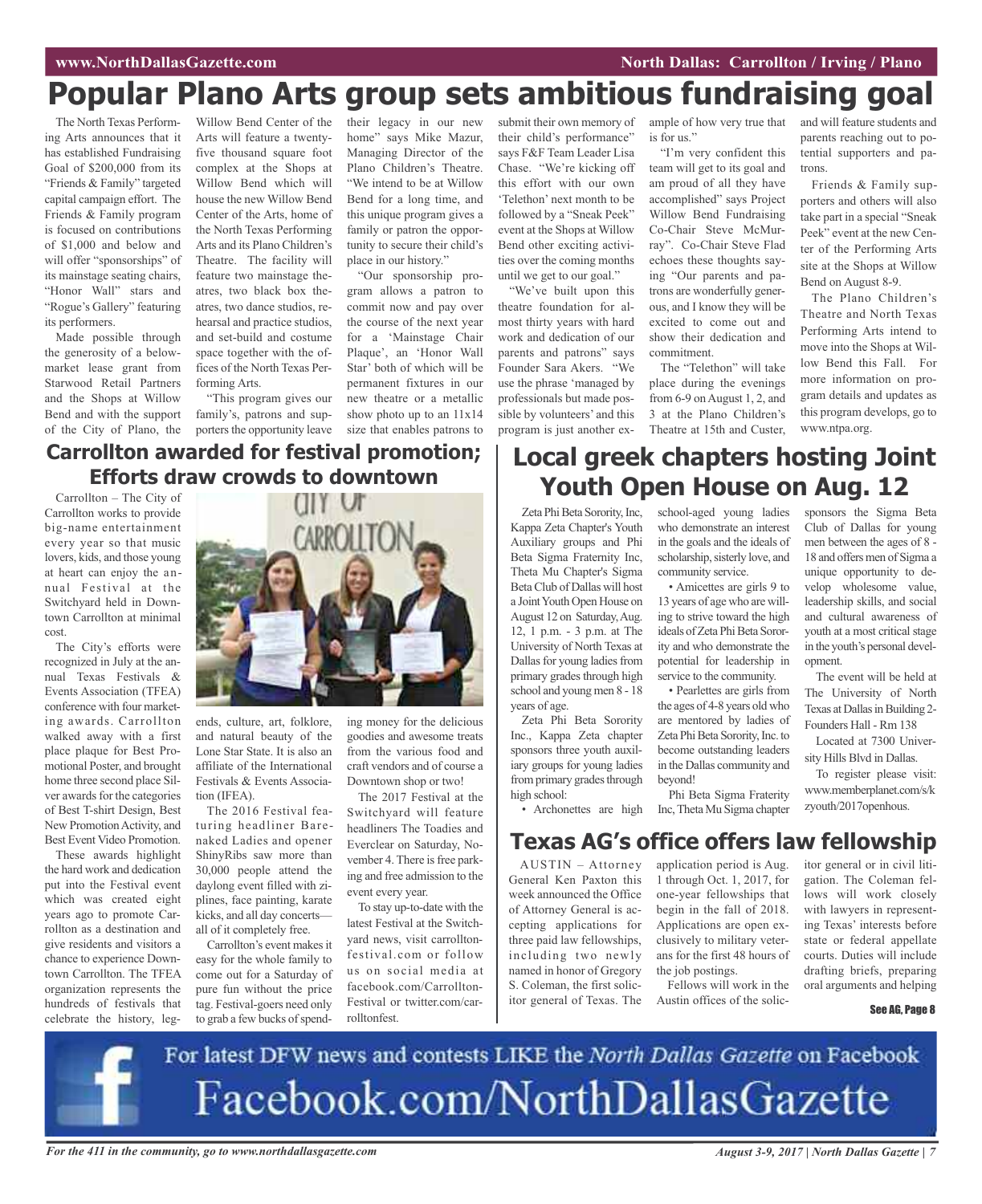### **City Briefs**

### **DALLAS Park Cities/Central Dallas Democrats Monthly Meeting**

Park Cities/Central Dallas Democrats welcome Rita Beving, environmentalist extraordinaire, as our August 5th speaker. Rita is the North Texas Outreach Coordinator for Clean Water Fund and Clean Water Action as well as a front-line representative for the Sierra Club's Lone Star Chapter.

The meeting is Saturday, Aug. 5 from 10:30 a.m. to Noon at University Park

Public Library located at 8383 Preston Center Plaza, Suite 200, on the 3rd floor in University Park.

### **Labor Day Weekend Jazz Festival**

The African American Museum of Dallas will host its 4th Annual Fair Park Blues & Jazz Festival, Labor Day weekend. The Festival will take place on the front Lawn of the African American Museum in Dallas's historic Fair Park, 3536 Grand Avenue. It is scheduled for Sunday, Sept. 3 from 5 - 10 p.m.

This is a family friendly event, so bring your lawn chairs and blankets. Food

land and Pennsylvania earn 68 cents for every dollar a White man earns. Whatever we earn, it ain't equal.

What we don't know is how women fare inside some organizations and you can't dismantle pay discrimination without having the details of it. Under President Barack Obama, the Equal Employment Opportunity Commission established requirements to provide pay

and beverage vendors will be on site. Coolers are not allowed. The Festival will feature a host of local and national blues and Jazz artists including Blues musician R. L. Griffin & Band, Funk and R&B band the Buster Brown Band, Dallas native, jazz and big band vocalist Sandra Kaye, Corrain & The Crewe, and DEF To Radio.

### **DESOTO Friday Night Movies in the park**

The DeSoto Arts Commission in cooperation with the DeSoto Public Library will offer free screenings of these movies in the Outdoor Amphitheater at DeSoto Town Center, 211 E. Pleasant Run Road behind the DeSoto Public Library.

This week it is Sing! and next week movie lovers can enjoy Hidden Figures. Movie starts at 8:30 p.m. Concessions will be available for purchase. Bring your lawn chairs.

For more information, please call 972-230-9648.

### **Family Fun Day!**

End the Summer with Family Fun during our Family Fun Day! There will be tons of fun activities from 12 p.m. to 3 p.m. Jam with music by DJ Hutch and enjoy FREE food and refreshments.

DeSoto Public Library 211 E Pleasant Run Rd DeSoto, 75115

### **DUNCANVILLE Fall Festival at Holy Spirit Catholic Church**

St.

Holy Spirit Catholic Church in Duncanville invites you to "Share the Spirit" at our annual Fall Festival on Saturday, Sept. 23-24. The fun starts at 7 a.m. with a 5K & 1-mile fun run. The Fall Festival follows with the biggest rummage sale in the Best Southwest, food vendors serving great burgers, homemade egg rolls, gorditas, funnel cakes and more, bingo, live entertainment, carnival games for the kids and even a petting zoo.

Holy Spirit Catholic Church is located at 1111 W. Danieldale Road in Duncanville. Visit www.holyspiritcatholic.com .

### the quality of women's lives. We might not be able to point a finger at one company or another (Republicans are also likely to make class action lawsuits more challenging), but we have enough aggregate data to know that there is pervasive gender discrimination in the workplace, and that Black women shoulder an extra burden, because of the inter-

gender. Not only do African American women earn less, but we also catch more shade because of our skin color, because of who we

section between race and

are and what we represent. Former First Lady Michelle Obama has spoken out, though very gently, about the racism she experienced while in office. At a recent gathering in Colorado, she spoke about the many "cuts" she experienced, and told The Denver Post that the Lewisville High School coaches will also be there to help serve dinner.

**GARLAND Clear the Shelters Day is Aug. 19** Find your perfect match on Clear the Shelters Day, 9:30 a.m. to 6 p.m. Saturday, Aug. 19. During this time, Garland Animal Services will join animal shelters across North Texas to waive pet adoption fees in an effort to find homes for hundreds of pets across the Dallas-Fort Worth Metroplex. Garland pet adoptions will take place at the Abe J. Tuggle Animal Shelter, 600 Tower St., and at the Garland Pet Adoption Center, 813 Main

**LEWISVILLE Football fund-raiser** Thursday, Aug. 10 the Pollo Campero in Lewisville, located at 726 W. Main Street, is holding a benefit for the Lewisville High School football team. That evening, 50 percent of the proceeds raised from 5 p.m. through 8 p.m. will go to the Lewisville High School Farmer Football Booster Club. Also, some of

"The shards that cut me the deepest were the ones that intended to cut," referring to comments about her looks, and especially those that referred to her as "an ape." She said she was dismayed in "knowing that after eight years of working really hard for this country,

## **UNT opens resident hall this weekend...**



*The University of North Texas at Dallas is becoming a residential campus with the opening of its first residence hall this fall. The \$8.1 million residence hall has 120 beds and will officially open with a ribbon cutting ceremony at 9:30 a.m. on August 3. The new residence hall will transform the fastest-growing university in the DFW area (by percentage of students added) into a 24-7 learning*

*village. UNT Dallas announced record enrollment exceeding 3,000 students in 2016 and has a student body that is roughly 80 percent minority. Construction has also begun on a \$63 million student center at UNT Dallas.*



there are still people who won't see me for what I am because of my skin color."

When I read Michelle Obama's comment, I thought about Dr. Maya Angelou and her classic poem, Still I Rise. One stanza reads, "You may shoot me with your words, you may cut me with your eyes, you may kill me with your hatefulness, but still, like air, I'll rise."

Black women endure unequal pay, disrespectful treatment (consider the treatment of Senator Kamala Harris or Congresswoman Maxine Waters),

police brutality, and more. And yet we are still here. And yet, "when they go low, we go high." And yet, like air, we rise.

*Julianne Malveaux is an author, economist and founder of Economic Education. Her podcast, "It's Personal with Dr. J" is available on iTunes. Her latest book "Are We Better Off? Race, Obama and Public Policy" is available to order at www.juliannemalveaux.com at Amaz o n . c o m . Fo l l ow D r. Malveaux on Twitter @drjlastword.*

## **AG,** continued from Page <sup>6</sup>

on legal cases involving state agencies. The civil litigation fellow will coordinate legal activities, research and draft legal documents, and assist the

agency's attorneys in representing the state's interest in litigation, among other duties.

To be eligible for a fellowship, candidates must be rising 3Ls or graduates of accredited law schools and have excellent academic records. The typical candidate comes to the fellowship immediately after graduating from law school

or after the completion of a judicial clerkship.

Fellowship applications must include a cover letter, resume, and law school transcript.

Those selected for an in-

terview will be asked to provide a writing sample and to complete an official state of Texas job application.

To view a job description and application for the

Coleman Fellowships, visit http://bit.ly/2uUIKBd

You can get more information and an application for the civil litigation fellowship at http://bit.ly/2f5s5r4.

#### to White men, about 48 cents on the dollar. In comparison, Black women in Missouri, Tennessee, Marytransparency. Businesses with more than 100 employees were required to start re-**WOMEN,** continued from Page <sup>1</sup>

leasing salary data in March 2018. Of course, those who want to sweep pay discrimination under the rug argued that it would cost too much to collect the data. And now, the Republican Congress says that no resources may be used to collect this very necessary data. It reminds me of the old folks who used to say, "you don't miss what you can't measure." But we can measure the pay inequity, and we can see it in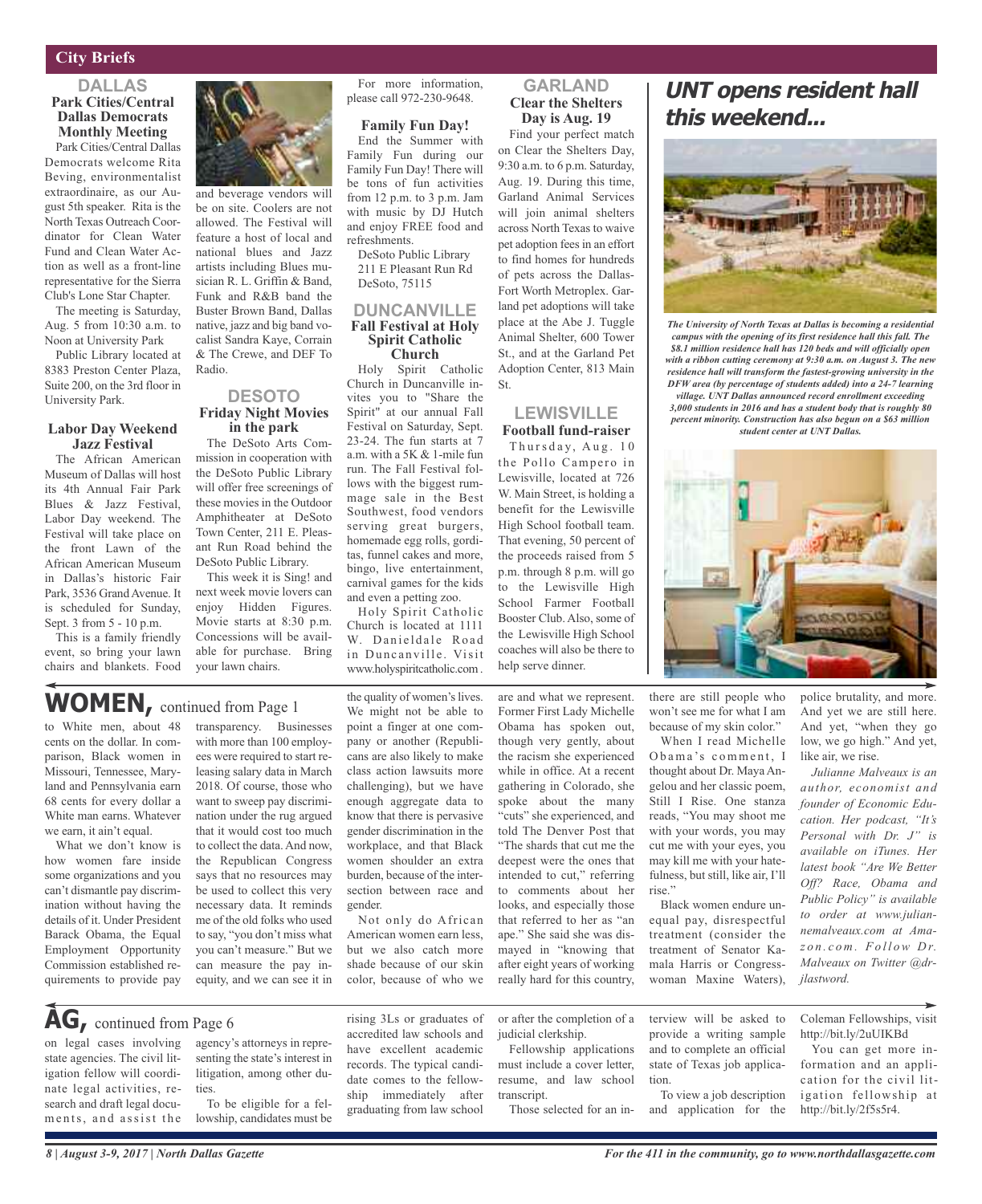# **NDG Film Review: Laugh yourself silly with Girls Trip**

By Dwight Brown NNPA Film Critic

This hilarious and relentlessly bawdy take on a girls' weekend reunion in New Orleans is following in the footsteps of some very popular female-appeal movies like "Sex In the City" and "Bridesmaids." But "Girls Trip" is not a copycat. It's very unique and will leave its own lasting imprint on the good-girls-gone-wild genre.

Ten minutes into this comedy, you're asking yourself, "Who the hell wrote this?" The story is contemporary, the dialogue islaughout-loud funny, the characters are distinct and their life dramas, rivalries and relationship problems are thoroughly engaging for 122 minutes.

Blame the naughty humor on Kenya Barris (TV's "Black-ish") and Tracy Oliver ("Barbershop"). They completely understand the



lurid minds of ladies who've had one-too-many cocktails and speak their mind. And for audience members who do not have a potty mouth, but wish they did, this crew says every wicked thing you ever thought, but never had the nerve to say.

Ryan Pierce (Regina Hall, "When the Bough Breaks") is a successful and envied author, somewhat like an Oprah without a TV show. She's married to ex-NFL player Stewart (Mike Colter, "Luke Cage"). On the surface, they have an ideal marriage and are on the verge of getting their own talk show.

Behind closed doors, they've got problems. However, they must protect their brand and are determined to keep up their facade.

Ryan talks her old college girlfriends, who used to call themselves the "Flossy Posse," into a reunion in New Orleans at the annual Essence Music Festival. There's Dina (Tiffany Haddish, "The Carmichael Show"), the brassy one who talks like a drunk hooker, "We gonna get some d—k this weekend." Lisa (Jada Pinkett Smith), a nurse with two kids, is the prudish one: "Dina! I need you to use

your lady mouth." Sasha (Queen Latifah) is a gossip columnist, who is having trouble paying her bills.

The foursome gathers at the airport, checks into a lavish hotel and in short order they are kicked out thanks to Dina's outlandish behavior. Apparently the finer establishments don't take kindly to women who threaten patrons with broken champagne bottles. The group moves to a fleabag motel that's frequented by \$5 prostitutes.

That's the set up, and director Malcolm Lee ("The Best Man"), who has become the populist voice for the Black middle-class, works his magic. Scenes melt into each other with a quick rhythm, and each has its own dynamic, builds to a crescendo and leaves plenty

of room for the cast to engage in comical banter. He gives the actresses room to play their characters to the max. Bedroom scenes, dance-offs, bar fights, Beale Street parades, testy confrontations, shocking revelations and raunchy repartee are orchestrated with precision. You barely have time to breathe between the outrageous scenes (editor Paul Millspaugh, "The Best Man Holiday").

The cast works well together as an ensemble. Pinkett Smith finds the humor in her dour character, who is in desperate need of a wild night out. When she hooks up with a lanky 21-year-old (Kofi Siriboe, "Queen Sugar"), she gets her mojo back. Hall, as the lead character, has the right mix of shocking indignation and

resignation. Latifah adds texture to the financially challenged Sasha. Larenz Tate plays an old friend named Julian, who is a sensitive soul and a perfect counterbalance to Stewart, a hardened lothario. Tate hasn't aged a day since 1997's "Love Jones."

Haddish gets the best lines and the most outrageous physical humor. What she does with a banana and a grapefruit in one scene is so whacked out she could earn a best supporting actress award. She lifts the Dina character off the page, brings her alive on screen and displays a go-for-the-jugular humor that makes you think she will do anything for a laugh, just like Melissa Mc-Carthy.

### See GIRLS, Page 11



### This summer, as part of its **Live Happy Radio Show launches in Dallas**

mission to cultivate and spread happiness around the world, Dallas-based Live Happy launched its first radio show, Live Happy Radio.Airing locally in Dallas on Sunday mornings from 8 a.m. – 9 a.m. on 98.7 KLUV-FM, listeners can also tune in on Radio.com or on the Radio.com app (available on iTunes and Google Play) by searching "98.7 KLUV."

Each week, the show shares uplifting and inspiring stories of Dallas' own "happy heroes," a rapid-fire exchange of positive ideas and tips from the magazine's top editors, as well as positive psychology research on how listeners can add more positivity and meaning to their lives.

Since its inaugural episode on June 4, Live Happy Radio has featured

**Enter to Win!**

**Ticket Giveaway**



interviews with positive psychology and well-being thought leaders including Caroline Miller and Genella Macintyre, celebrities, and Happy Activists within the Dallas community. Show topics range from the importance of a good night's sleep, to the impact technology has on productivity, even to the positive benefits of looking at pictures of cute puppies.

Live Happy Radio is the newest addition to the company's media platforms. These include Live Happy Now, an inspiring free weekly audio podcast, which debuted as No. 1 New and Noteworthy on iTunes in 2015, and Live Happy Magazine, the first-of-its-kind publication which combines scientific research and practical advice to help readers add joy and meaning to their lives and share it with others.

"This transition to radio came from the tremendous and positive response from Live Happy Now, as well as requests from our readers," says Deborah K. Heisz, Live Happy editorial director, CEO, and co-founder. "This is a great growth opportunity for us, asthe show will allow us to reach our loyal audience of listeners and readers, as well as a whole new audience in the Dallas area. Our hope is that they'll take away a tip, insight or activity that will boost their moods in the short term and build more life satisfaction for the long haul."

> *NDG Entertainment Ticket Giveaway!!! Follow North Dallas Gazette on Facebook, Twitter and Instagram to keep up on all the latest!!!*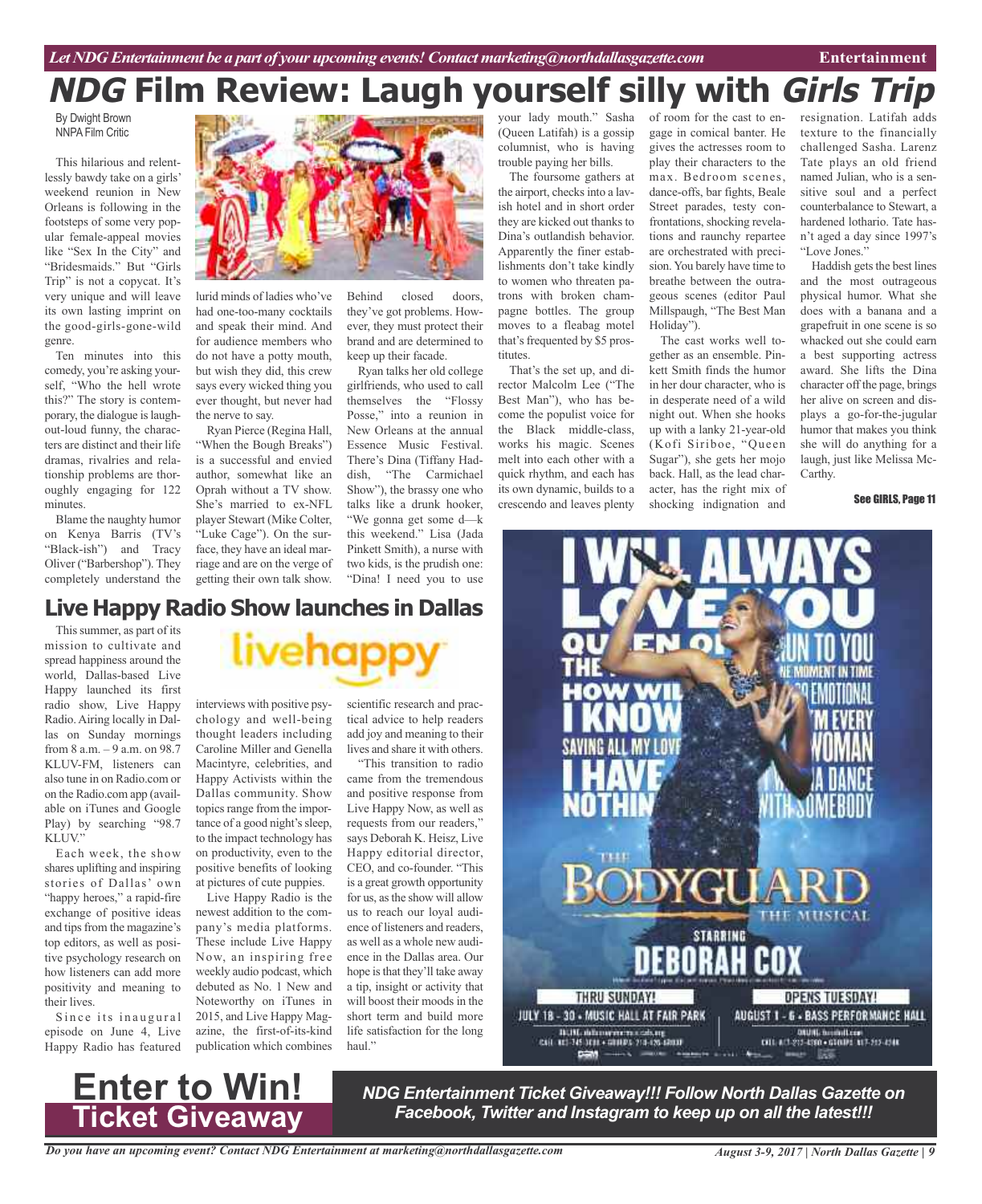# **NDG Book Review: Called to Rise is a book to get wrapped up in**

By Terri Schlichenmeyer

Your life is entirely wrapped up in your job.

You never aimed for that to happen, but it's okay: what you do for a living has become your passion and therefore, you do it well. Life and work balance for you, but in the new book "Called to Rise" by David O. Brown (with Michelle Burford), you'll see the balance tip.

Little David Brown never wanted to be a police officer.

Not at first. He really wanted to become a lawyer like on Perry Mason. Working in a courtroom, putting



criminals away seemed like the best job ever and so, after Brown graduated from high school, he headed for the University of Texas at Austin to reach his dream. At the end of his sopho-

more year, though, that dream changed when crack cocaine came to his hometown of Dallas . He'd never seen such destruction, so he quit college in favor of a different method of putting "villains" away: Brown became a cop.

It was a comfortable job that came easy for him. His rookie year was spent "enforcing the law in a place where I knew, or at least knew of, just about everybody." He made friends on the force, and started working his way up the internal ladder. Meanwhile, over those years, he got divorced, lost his best friend to violence and his father to illness, raised a son, learned to lean on God for help, and met the love of his life.

The Job, of course, was another love. Always yearning for more responsibility and better job positions, Brown leaped from department to department, worked a regular beat, was in charge of 9-1-1 and dispatch, and served with the Dallas SWAT team. He learned first-hand that community policing worked like no other method of crime-fighting. He reached for the top. And then, just after he became one of the nation's few African American Chiefs of

Police, Brown was handed the righteousness is forced. his biggest challenge ever…

Aside from the fact that this book is overloaded to distraction with clichés and a bit too much chest-thumping, "Called to Rise" ain't too bad.

Readers who love true crime or memoirs of that sort will enjoy that author David O. Brown writes (with Michelle Burford) about his passion for law enforcement, how he formed his hard anti-drug stance while just a youth, and how it shaped the way he works. And yet, you're asked to swallow a lot in those pages, and it sometimes feels like

Later, that tone softens when Brown admits that his son's death changed the way he perceived the people he was sworn to protect. He's introspective there, with less foot-stomping, as he also weighs in on racial issues, and how police and citizens can come together for a "more thoughtful" discussion on that subject.

Overall, "Called to Rise" is mostly good. It has moments of eye-rolling, but it's also quite inspiring and yes, it's worth reading. If you love police / detective memoirs, it's a book to get wrapped up in.

# **Tickets to the 2017 State Fair of Texas now available online**

Calling all Fair-food fanatics out there - tickets are now available for purchase to the 13th Annual Big Tex Choice Awards. Fans will soon have the chance to serve as taste-testers for the 10 finalists in the Fair's coveted culinary competition. This will also give guests a first taste of the new food lineup for the year. Tickets are available for purchase online today at BigTex.com/Tickets.

With less than 60 days

until Opening Day, guests can now purchase their general admission tickets to the 2017 State Fair of Texas. Save money by buying tickets online, in advance. With a gate price of \$18, general admission tickets are also available online for \$16.50. BigTex.com offers \$12.50 admission for children and seniors, with tickets regularly priced at \$14. Children must be under 48 inches in height, and seniors must be 60 years of age or older. Ad-

mission is free for children of ages two and under.

Food and ride coupons are also available online. Your ticket to the Fair includes entry into hundreds of daily shows, concerts, activities, and exhibits. Talk about Texas-sized fun!Purchase tickets online at Big-Tex.com/Tickets

If fairgoers choose to purchase their tickets online, they have the options to print tickets at home or have them scanned directly from

In addition, coupon vouchers will be available online starting Sept. 1. With coupons priced at 50 cents each, coupon vouchers will

their smartphone at the gate. be sold in \$50 increments (100 coupons). Fairgoers will be able to exchange their vouchers for hard coupons by visiting special online coupon redemption

centers. For the fans not wanting to purchase tickets online, don't worry – tickets will be available at all State Fair admission gates starting Sept. 29.



# **Dollar Days in the Garden this month**

The drawn out sundrenched days of summer bring inAugust Dollar Days, presented by Reliant. Named "One of the World's 15 Most Breathtaking Gardens" by Architectural Digest, the garden is offering \$1 general garden admission, \$5 for parking, and \$1 admission into the Rory Meyers Children's Adventure Garden for the month of August. Summer programming for the Children's Adventure Garden features Splashdown Science Summer with solar weekdays and water weekends that correlate with STEAM (science, technology, engineering, art and mathematics).

The many beds are bursting with ageratum, impatiens, lobelias, petunias, cleome, begonias, salvia, marigolds and zinnias dur-

ing the summer. As it heats up, caladiums, lantana, pride of Barbados, variegated tapioca, elephant ears and coleus are added to the gardens.

"Summer is always a great time for families to enjoy the outdoors, particularly at one of the most beautiful gardens in the world," said Elizabeth Killinger, president, Reliant.

"We're glad to partner with the Dallas Arboretum on Dollar Days to give visitors a glimpse of nature at a very affordable price."

Dollar Days food includes \$1 sodas, juice and frozen pops, \$2 root beer floats and hotdogs, and \$4 brownie sundaes. Mark Wolf, Dallas Arboretum board chairman, said, "We look forward to record attendance this August, thanks to our partnership with Reliant to present

August Dollar Days. For only \$2 per person, everyone can come enjoy the beautiful gardens and experience the nationally acclaimed Children's Adventure Garden at such an affordable price."

August Dollar Day tickets are available for purchase only at the gate. Parking is available for a discounted \$5 per vehicle. For more information on August Dollar Days and other daily activities, call 214-515-6500 or visit www.dallasarboretum.org. For a full list of summer programming for the Children's Adventure Garden, visit http://www.dallasarboretum.org/named-gardens-features/the-rory-meyers-childrens-adventuregarden/childrens-gardenactivities.

*Do you have an upcoming event? Contact NDG Entertainment at marketing@northdallasgazette.com*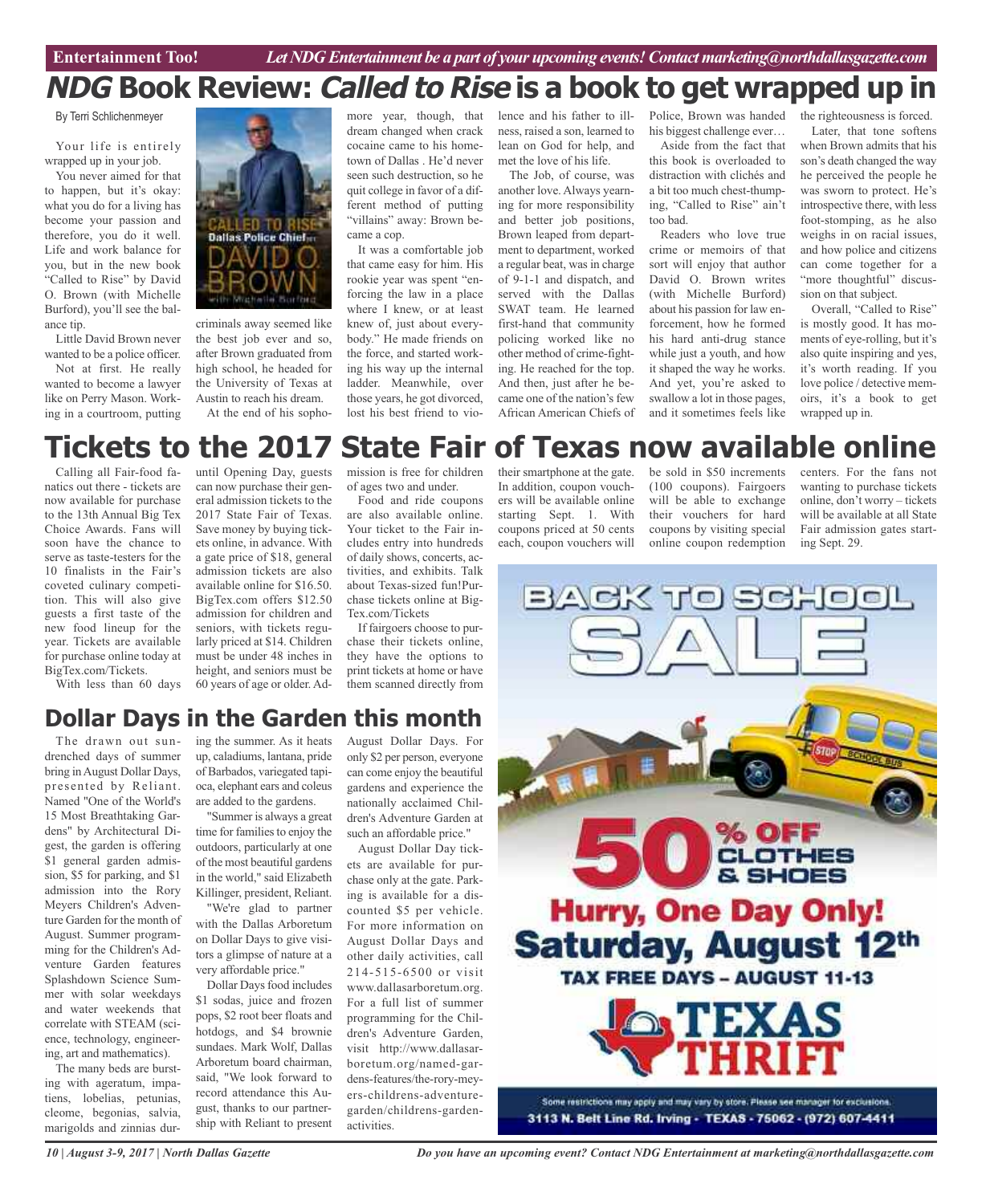# **Who's soft on crime and bad for Texas business? Texas Republicans**

### By Matt Angle

If you're disoriented by the headline, we understand. For a generation or more, Texas Republicans have pushed a tough on crime point of view and embraced a pro-business profile.

Times have changed.

Current Texas Republicans at the very top like Governor Greg Abbott and Lt. Governor Dan Patrick – along with those sitting on the back bench like Senator

Konni Burton (SD10, Colleyville), Rep. Jonathan Stickland (HD92, Bedford), and Rep. Jason Villalba (HD114, Dallas) – combine ideological extremism with cynical political self-preservation to push an agenda that makes Texans less safe and drags our economy down.

SB4, misnamed the "sanctuary city" bill, was the top priority for Texas Republican leaders. They rammed it through the Legislature, and it was quickly signed by GregAbbott. In this one bill

**GIRLS**, continued from Page 9

The quartet of actresses must share top-billing with New Orleans and the Essence Music Festival. Through the lens of cinematographer Greg Gardiner ("The Best Man Holiday") NOLAand Beale Street look so inviting. The colors, especially in the costumes (Danielle Hollowell, "The Best Man Holiday"), pop off the screen with brilliant yel-

lows, lush reds and bright oranges. Also, if you've been curious about the Essence Music Festival and have never gone, you're getting a free look. Glimpses of concert performances by Maxwell, Faith Evans and others enliven the footage. Cameos by Morris Chestnut and Ava DuVernay add verve.

There is something en-

– served up as red meat to the off-the-edge activists who now control the Texas Republican Primary – Abbott and Patrick and their followers in the Legislature delivered a one-two punch to Texas public safety and jobs.

Six police chiefs from Texas' largest cities formally notified Abbott, Patrick and legislators that the bill would make Texans less safe.

The law enforcement professionals were ignored. Republicans across the state got

dearing about watching old friends work through their differences and rekindle the love and solidarity that once united them. But that's like reading Playboy for the great articles.Audiences who venture out to see Girls Trip are really hungering for outlandish humor and a good date movie—and that's what they'll get. They will laugh themselves silly and leave happy.

Every two seconds you'll

on board. Every single Republican legislator – including those who pass themselves off as "establishment" like Jason Villalba in Dallas and Sarah Davis in Houston – chose an ideological pander over police officials and public safety.

Republican leaders in Austin are not only putting public safety at risk, they are delivering a painful blow to our Texas economy.

Today, Texas business leaders forecast that the bill will take nearly \$14 billion

find yourselfsaying, "I can't believe they just said that." But they did—and it was ohso funny!

*Dwight Brown is a film critic and travel writer. As a film critic, he regularly attends international film festivals including Cannes, Sundance, Toronto and the American Black Film Festival. Read more movie reviews by Dwight Brown here and at DwightBrown-Ink.com.*

out of the Texas economy. Up to a quarter of a million jobs will be lost in Texas with the law in effect.

Narrow and divisive ideology over Texas families and jobs

Steadily, year by year and issue by issue, Texas Republican leaders have become *the Lone Star Project.*

so dependent upon the most divisive, narrow-minded and mean-spirited elements within the Republican Party base that they have abandoned sensible law enforcement and fundamental business principles.

*Angle is the Director of*

### **Paid Internship opportunity for writers, college students in the Dallas Area**

The *North Dallas*

*Gazette* has an internship position available. The goal is to provide students and aspiring writers an opportunity to gain published clips,



cants must have reliable transportation.

**Send resume and writing samples to: businessoffice@northdallasgazette.com**



#### August 1, 2017

Ed Bell Construction is a Dallas based heavy highway contractor doing business in the North Texas market since 1963. With clients such as TxDOT, Dallas County Public Works, and the Cities of Dallas, Fort Worth, Richardson and Mansfield (plus many others), we have a strong backlog of work in the highway market locally.

We are currently hiring for the following positions:

- **• Laborer**
- **• Paving Machine Operator**
- **• Form Setter (Paving)**
- **• Field Mechanic**
- **• Shop Mechanic**

**• CDL Driver (Water Truck) (Haul Truck)**

Available: multiple openings Rate: Negotiable

Must have own transportation

Years of Experience required will vary, from 6 months to 2 years (depending on position) **Physical and Drug Screen Required**

**Must have a Clear Background**

**Must be at least 18 years old (CDL Driver, 21 yrs)**

**Must apply in PERSON, Monday – Friday from 8am to 11am @ 10605 Harry Hines Blvd. Please visit our website: www.edbellconstruction.com/careers Or email your resume to: careers@edbellconstruction.com**



# **Ed Bell Construction Company**

*August 3-9, 2017 | North Dallas Gazette |11*



**CDL Drivers Needed ASAP!** Do you want a career that provides health, vision, and dental insurance on your first day? How about weekly incentive dollars and a pension plan?

Martin Marietta is having an Open House on August 2, 2017 from 9am to 2pm at 11139A Goodnight Lane, Dallas, TX 75229.

We have several open positions including CDL drivers. Driver candidates must have a valid class A or B driver's license. Must have 1 year of experience driving a concrete mixer truck, tanker, or rock truck. Must have a good driving record and pass a DOT drug screen and physical. We are an equal opportunity employer. Women, minorities, veterans and individuals with disabilities are encouraged to apply. **www.martinmarietta.com**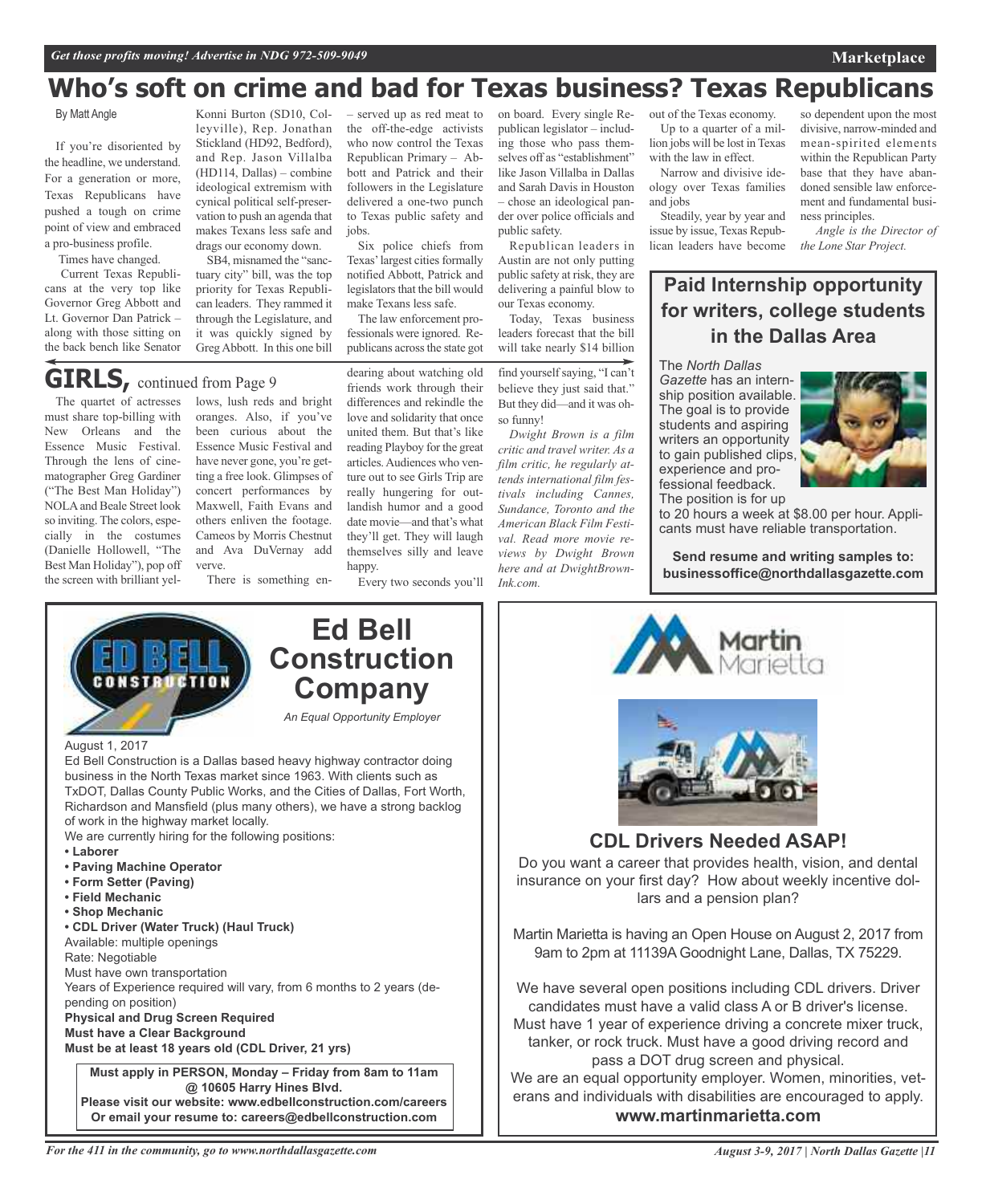## **Congressional maneuver seeks to deny consumers financial satisfaction**

By Charlene Crowell

The song, "I can't get no satisfaction" may have been recorded decades ago first by Otis Redding and later by the Rolling Stones, but its message is still true today. Its lyrics, "I've tried, and tried" strike a resonant chord with anyone who ever felt they received less than they deserved.

When it comes to today's range of financial services and products, many consumers don't have satisfaction.

One of the reasons is that consumers are often denied the chance to join forces in court to hold bank and lenders accountable when they seem to have broken the law. Instead, financial contracts frequently contain forced arbitration clauses buried in the fine print. These anti-consumer clauses require that all disputes between consumers and the institution are dealt with in a secretive and often rigged arbitration system.

Among the financial products with high use of arbitration clauses are payday loans. An estimated 99 percent of storefront payday loans in California and Texas include arbitration. Here's how it works:

The financial institution hires the arbitration firm, pays its fee, and in turn, almost always rules in the company's favor 93 percent of the time and leading to repeat business-to-business dealings. And by the way – more often than not, there is no right to appeal.

On July 10, a longawaited rule to remedy this dilemma, was announced by Richard Cordray, Director of the Consumer Financial Protection Bureau (CFPB). A forceful and vocal coalition of civil rights, organized labor, consumer advocates and others had pushed for the rule to further address economic ills suffered disproportionately by consumers of color.

Earlier CFPB research found that even with limits on class actions, consumers receive – after attorneys' fees – approximately \$440 million more per year in these lawsuits than with arbitration. Over the past few years, 34 million more consumers received relief from class action lawsuits.

"Including these clauses in contracts allows companies to sidestep the judicial system, avoid big refunds, and continue to pursue profitable practices that may violate the law and harm large numbers of consumers," said Cordray. "Our research showed that these littleknown clauses are bad for consumers. They may not be aware that they have been deceived or discriminated against or even when their contractual rights have been violated."

Civil rights organizations were swift to speak up in support.

"By leveling the playing field between corporations and individuals, this rule is an important step towards addressing the economic inequality that is so closely intertwined with racial injustice in the United States. said Todd Cox, policy director for the NAACP Legal Defense and Educational Fund, Inc. Last August, the organization submitted comments supporting the rule – along with 110,000 others.

"These forced arbitration clauses block consumers who have been wronged from joining class action lawsuits or otherwise anpearing before an impartial court that can consider their injuries," said Vanita Gupta, President and CEO of The Leadership Conference on Civil and Human Rights.

"By forcing consumers into secret arbitration, corporations have long enjoyed an advantage in the process, and victims have often been precluded from sharing their stories with the press or law enforcement, Gupta continued. "The CFPB rule is simple. It says that consumers have the right to join together to enforce protections guaranteed by the Constitution, or federal, state, or local law."

Unfortunately, not all reactions were supportive.

On July 20, Sen. Mike Crapo, Chair of the U.S. Senate Committee on Banking, Housing and Urban Affairs Committee and Rep. Jeb Hensarling, Chair of the House Committee on Financial Services announced a coordinated legislative attack to roll back CFPB's arbitration rule. Proceeding under the Congressional Review Act, Congress can fast track a veto of new federal regulation with limited debate and a simple majority vote in each chamber.

As of press time, Sen. Crapo's resolution was supported by over 20 Senate colleagues representing 21 states. For three of these states – Alabama, Georgia and Mississippi – both Senators support the measure. On the House side, Rep. Keith Rothfus sponsored its resolution with the support of 33 colleagues.

Only July 25, the House passed its resolution on a highly partisan vote of 231- 190. Only one Member of Congress crossed the aisle to vote against his majority party – Rep. Walter Jones of North Carolina. As of press time, the Senate had not yet taken the measure to a vote.

Since the 115th Congress began in January, Congress has used the Congressional Review

Act a total of 14 times. Each time it was used to overrule regulations by the Obama Administration. Prior to this year, only once in 2001, has Congress taken this approach.

For policy advocates, the attempt to undo the lengthy and thoughtful process CFPB used in developing its arbitration rule is a step backwards, instead of forward.

"These clauses block consumers' access to the

ness which affects some 100,000 Americans at any given time, according to the National Institutes of Health.

courts and force consumers into an arbitration process rigged in favor of the company," noted Melissa Stegman, a Senior Policy Counsel with the Center for Responsible Lending.

"This also makes it difficult for consumers to challenge widespread, systemic misconduct by companies since it is often too expensive to pursue small-dollar disputes one-by-one in arbitration. "The Wells Fargo scandal highlights the real harm of forced arbitration clauses, as customers who attempted to bring class action lawsuits against the bank over phony accounts were blocked from the court – keeping the growing

problem out of the public eye."

Whether it's a payday loan, or a credit card or maybe even a mobile phone, no consumer who has been financially harmed should be denied the right to seek some satisfaction and financial justice.

*Charlene Crowell is the communications deputy director with the Center for Responsible Lending. She can be reached at Charlene.crowell@responsiblelending.org.*

*Guide is a member publication of the National Newspaper Publishers Association. Learn more about becoming a member at www.nnpa.org.*



Qualinfotech Solutions Inc. looking for consultants for the following positions to work in Dallas, TX and/or various client sites throughout the U.S. Must be willing to travel and/or relocate:

#### **Sr. Software Engineer**

MS+2 yrs or BS+5 (CS or CA) Exp must include Java, Eclipse IDE, Marvin, Jenkins, and testing tools either Selenium WebDriver, or HP QC

#### **Sr. Software Engineer .Net**

MS+2 or BS+5 (CS, IT or IT related). Have exp. in C#, .NET, SQL Server, MVC, CSS3, and Visual Studio.

#### **BizTalk Consultant**

MS+2 or BS+5 (CS, ECE, or IT related) with BizTalk, SQL Server, ESB Tool Kit, and .NET. Send resume to

#### **Qualinfotech Solutions Inc**

2727 Lyndon B Johnson Fwy #438,

Dallas, TX 75234

# **OPIOIDS,** continued from Page <sup>4</sup>

gency Physicians.

According to the Virginia Department of Health, the state saw 822 opioid overdose deaths in the first nine months of 2016, compared with 811 in all of 2015.

"Almost three people a day are dying in Virginia from an opioid overdose, either prescription or illegal," said David E. Brown, director of the state's Department of Health Professions.

For the first time, the regulations apply specific guidelines to Virginia providers, dictating how many opioids can be prescribed depending on the situation and stipulating that other pain treatments should be considered before opioids are prescribed.

Before prescribing opioids, providers must do a thorough physical examination and determine the patient's history. The patient

also must be given Naloxone—a life-saving drug that can reverse the effects of an

overdose. Part of the effort by the new guidelines, according to Anderson, was to limit the number of people using opioid-based pain killers in the long run.

But, according to Anderson and other advocates, in the short term, addicts seeking relief for their pain may go to street vendors and secure heroin or the more deadly pain killers, such as Fentanyl.

Fentanyl is a potent, synthetic opioid pain medication with a rapid onset and short duration of action and is 50 to 100 times more potent than morphine. Some Fentanyl derivatives may be as much as 10,000 times more potent than morphine.

Anderson said that people

who are suffering pain episodes due to sickle cell anemia and have had prescriptions for pain meds delayed because their physicians are "reviewing their cases," should go to the emergency room anyway.

She said ER physicians may hospitalize them and administer pain-relieving medicines. However, the patients will not be released with a prescription of pain killers, due to new state regulations.

If that happens, Anderson said the patients should go back until their prescriptions have been filled.

Anderson said that a medicine called Hydroxyurea, which has been used in chemotherapy for cancer has been found to be effective in bolstering the body's resistance to problems associated with sickle cell anemia and relieving pain.

"It's the only option they have," Anderson said.

people suffering from the various side effects of sickle cell anemia, including pain, is a new Federal Drug Administration (FDA) - approved drug called Endari.

Another option now for

News on Friday, July 7, that the FDA had approved the first new drug to treat this disease in nearly 20 years, drew cheers from patients and advocates who have been waiting for a breakthrough.

Emmaus Medical Inc., which notes Endari is no cure. Rather, it's approved to "reduce severe complications associated with the blood disorder," such as extreme side effects in the lungs and major pain.

The drug also cuts down patients' needs to go to a hospital for sickle cell anemiarelated pain.

But there's still a long way to go to fight a lifelong ill-

*The New Journal and*

Endari is a drug created by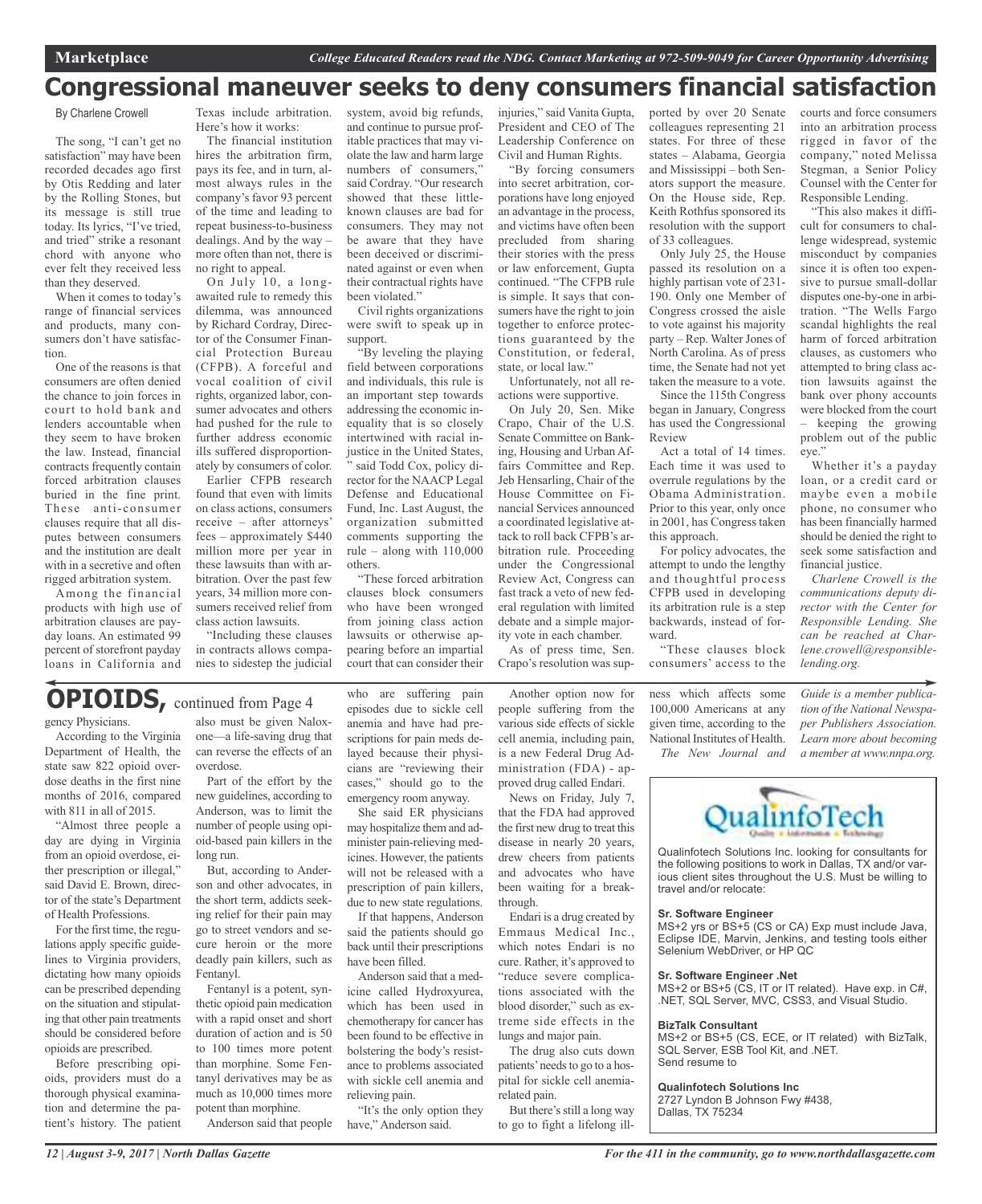### *Advertise Career Opportunity 972-509-9049* **Career Opportunity**

# **Upcoming DFW area job fairs**

### **Immediately Dallas County Schools hiring crossing guards**

Dallas County Schools is now hiring crossing guards for 2017-2018. The minimum age to be a crossing guard is 18. Applicants will need to complete a physical, drug screening, and a criminal history background check. Crossing guard shifts are 7 a.m. – 9 a.m. and 2:30 p.m. – 4:30 p.m. on school days. Crossing guards are currently needed for McKamy Elementary and for Sheffield Elementary. For those interested, please visit www.dcschools.com.

### **August 5**

**Warehouse Job Fair** Owens & Minor is conducting a Job Fair on Saturday August 5th from 9am to 1PM. Hiring for 2nd Shift (Mon-Fri 2:30PM-Finish)  $$12.55/hr + 8% Shift Dif$ ferential. Many Benefits start Day One!!!

Owens & Minor Distribution Center is located at 550 Lakeside Pkwy Ste 200, Flower Mound, TX 75028.

Come prepared to interview. Offers may be made on the spot. Please bring proper documentation to prove your authorization to work in the United States.

### **August 8 Jubilee Park Job Fair**

On Aug. 8 from Noon to 2 p.m. at Jubilee Park (917 Bank Street, Dallas, TX 75223) the Jubilee Park Job Fair offers job seekers the opportunity to connect with local employers and sign up for free classes with DCCCD at the event on Saturday, August 5, 2017.

Certification Classes will be held at the Jubilee Community Center.

Programs will include Early Childhood Development, Teachers Assistant, Business Office Systems and Support and GED.

For more information or to pre-register, visit www.wfsdallas.com/jobs e e k e r / W F S J U B L E -FLYR.pdf.



### **August 9 Grand Prairie WFC Multi Employer Hiring Event**

On August 9 from 10 a.m. until Noon at the Grand Prairie Workforce Center (801 S State Highway 161, Grand Prairie, TX 75051) the Grand Prairie Workforce Center is hosting a multi-employer hiring event on August 9th, 2017 from 10:00am-12:00pm.

The following employers will be featured: Automation Personnel Services Inc., Etech Texas, The George D Alan Company, Dallas County Schools, Pursuit of Excellence Texas, FedEx Ground Managed, Labor Solutions, A1 Staffing, Ace Cash Express.

### **August 10 Back to Work for Ages 50 Plus**

On Aug. 10 from 10 a.m. to 1 p.m. at Eastfield College (3737 Motely Drive S100-S101, Mesquite, TX 75150) Workforce Solutions Greater Dallas and Eastfield College are hosting the Back to Work Ages 50 plus hiring event.

If you are you 50+ and looking to return to the workforce? Or maybe considering a career change? This is the perfect opportunity for you to do either! Please follow the registration process to RSVP at www.eventbrite.com.

Also, make sure to bring plenty of resumes and dress to impress!

### **August 19 JOBCON 2017**

Job Connnect 2017 - A Job Sourcing & Networking Event will take place on Aug. 19 from 9 a.m. to 6 p.m. at Showbusiness Studios (350 E Royal Lane # 123, Irving, TX 75039).

What is JOBCON 2017? JOBCON (short for JOB-CONNECT) is a job sourcing and networking event in Dallas-FortWorth this August 19th, 2017.

FOR JOBSEEKERS (Free Entry Tickets) Register for the event to network with top companies. If you are actively looking, get to meet your prospects. Come to make connections and grow your career. Get your free meet and greet tickets at www.jobcon2017.eventbrite .com.

### TISEO PAVING COMPANY 419 E. Hwy. 80, Mesquite, TX 75150

Tel: (972) 289-0723 Fax (972) 216-5637 www.tiseopaving.com

Performing Concrete Street Paving in the Metroplex Area We Accept Subcontracting Bids For All Public Works Projects in the Dallas Area. We Are Accepting Applications for Concrete Mixer Drivers and Heavy Equip-

ment Mechanics

**Equal Opportunity Employer** 

### **August 19 Coast to Coast Career Fair**

The Coast to Coast Career Fair will take place on Sept. 11 from 11 a.m. until 2 p.m. at the Dallas Market Center (2015 Market Center Boulevard, Dallas, TX 75207).

Are you still looking for that golden career opportunity that will allow you to build a solid future for yourself and your family? The Coast to Coast Career Fair might be the solution.

We have over 10 years of experience in connecting candidates just like you with hiring managers at companies ranging from small local businesses clear on up to Fortune 500 corporations.

For more information or to register for the event visit the event page at www.eventbrite.com.

Remember to dress for success and bring your resume.



**Attention Suppliers of Goods, Services and Construction**

**Review Competitive Opportunities at https://garlandtx.ionwave.net**

**www.garlandpurchasing.com**

**972-205-2415**



**DO YOU WANT AN EXCITING AND REWARDING CAREER?**

### **PURSUE A CAREER AS A POLICE OFFICER OR FIREFIGHTER!**

• Competitive wages<br>• Array of benefits<br>• Education incentive pay<br>• ...and more

REGISTER ONLINE TO TAKE THE CITY OF IRVING'S NEXT CIVIL SERVICE ENTRANCE EXAM

### *www.cityofirving.org*

*The City of Irving does not discriminate on the basis of race, sex, religion, age or disability in employment or the provision of services.*



### **Equipment Operators Needed ASA in Dallas & Celina!**

Martin Marietta is now seeking professional Equipment Operators to operate their mobile equipment and unload rail cars while safely earning top pay.

Must have a valid driver's license. Prefer 1 year of experience operating heavy equipment but willing to train high performing applicants. Must pass drug screen and physical.

### **Apply online at www.martinmarietta.com.**

We pay top dollar. Join the safe team at Martin Marietta today!

We are an equal opportunity employer. Women, minorities, veterans and individuals with disabilities are encouraged to apply.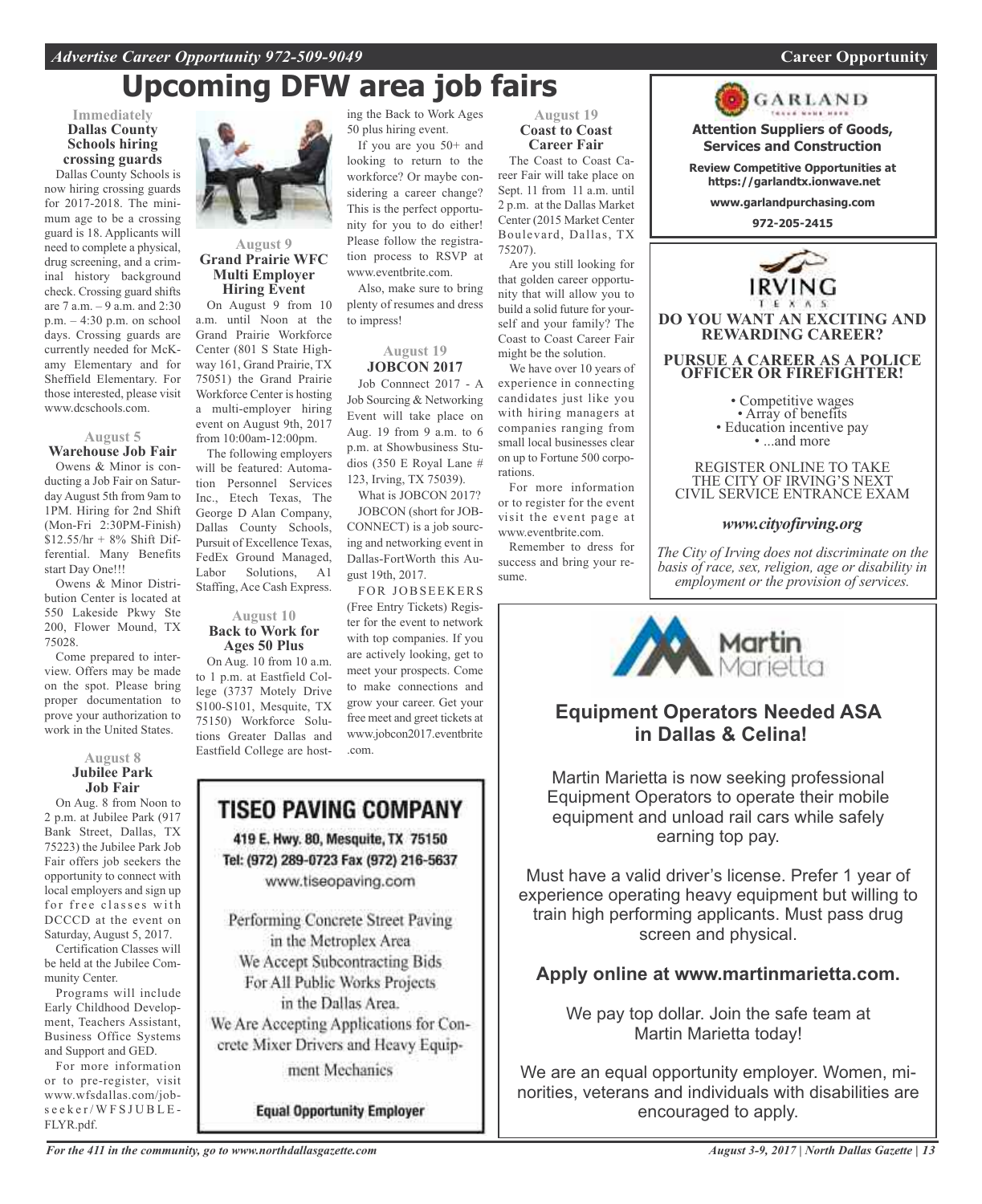### **Church Happenings www.NorthDallasGazette.com**

### **BETHEL BIBLE FELLOWSHIP, CARROLLTON (A PLACE TO BELONG)**

*NOTICE: Pastor Woodson serves the community by providing "Professional Therapy and Counseling Services" on a "Sliding Fee" scale. To schedule an appointment call the Pastoral Counseling Center at 972-526-4525 or email the church at www.bethelbiblefelloswhip.org*

Discover Hope and Help for daily living; and, you don't have to be a member to come. The Connect-2-Reflect (C2R) meetings are held in comfortable and relaxed homes, one in Carrollton and one in Plano, refreshments are served. Call the church for details.

### **July Only**

During the month of July only join us in Wednesday's Prayer with a Pastor of the church via a Phone Conformance call. Either with Senior Pastor Woodson, Pastor Larry Gardner, Pastor Brenda Patterson or Pastor Bernadette Moore leading the prayer hour. It's Time to have intercessory prayer for others. Call number 641-715-3200, access code 161883#. Regular Prayer and Bible Study will resume on Wednesday, August 9, 2017 at 7 p.m.

Dr. Terrance Woodson, Senior Pastor

1944 E. Hebron Parkway Carrollton, TX 75007 972-492-4300 www.bethelbiblefelloswhip.org

### **FELLOWSHIP CHRISTIAN CENTER CHURCH IN ALLEN "THE SHIP"**

 $\mathcal{L}_\text{max}$  , which is a set of the set of the set of the set of the set of the set of the set of the set of the set of the set of the set of the set of the set of the set of the set of the set of the set of the set of

### **July 30, 8 a.m.**

Join us in our Sunday Morning Services as we praise and worship God in the Joycie Turner Fellowship Hall; followed by our Sunday Worship Services; and bring someone with you, you will be blessed.

### **August 2**

Join us in our Wednesday's 12 Noon-Day Live, Prayer and Bible Study and/or our Wednesday Night Live, Prayer and Bible Study at 7 p.m. to learn more about God's Word. Be encouraged by God's plan for your maturity and His glory; and most of all; be prepared to grow.

**Now until August 20** This is a 70 Day Challenge in seven stages of development by praying daily; reading the book of the quarter, "Chase the Lion" by Mark Batterson; preparing a household budget for the summer; exercising at least three days a week; a Spiritual Workout on a Sunday, Wednesday or Saturday; Tithing the Bible Way;

and learning how to forgive. Call the church for details. Dr. W. L. Stafford, Sr., Ed. D.

Senior Pastor 1609 14th Street Plano, TX 75074 972-379-3287 www.theship3c.org  $\overline{\phantom{a}}$  , which is a set of the set of the set of the set of the set of the set of the set of the set of the set of the set of the set of the set of the set of the set of the set of the set of the set of the set of th

### **INSPIRING BODY OF CHRIST CHURCH, Let's Go Fishing! MATTHEW 4:19**

### **July 30, 10 a.m.**

You're invited this Sunday as we praise, worship, honor and magnify God's Holy name in songs and the spoken word.

### **July 31, 7 p.m.**

Join us in Monday School as we grow in God's Word; learn what God has to say to us.

### **August 4, 7 p.m.**

All men are invited to Men's Ministry meeting each Friday night at 7 p.m., (IBOC promotes proactive male leadership.)

## **MT. OLIVE CHURCH OF PLANO** 300 Chishoim Pt. Plano, TX 75075 972-633-5511 Answers you need, Hope for today

is waiting for you...



### www.mocop.org  $\overline{\phantom{a}}$  , and the set of the set of the set of the set of the set of the set of the set of the set of the set of the set of the set of the set of the set of the set of the set of the set of the set of the set of the s

### **SHILOH MBC IN PLANO (WHERE COMMUNITY BECOMES FAMILY)**

Come and connect to God through Shiloh; grow in Christ through the study of God's Word; and Serve God through service to each other and to the world. John 12:26.

### **July 30, 8 a.m. and 11 a.m.**

Join us for our annual Friends & Family Day; you will enjoy the fellowship, fun and food during the 8 a.m. and in the 11 a.m. Worship Services.

### **August 2, 7 p.m.**

You're invited to our Wednesday's Bible Study to learn more about God's Word. Come and be encouraged by God's plan for your maturity and growth; it's all for His glory and His honor. We are, "Growing in Christ through the study of His Word."

Our church ministries offer opportunities for motivation and growth; join us and see. Be blessed of the Lord.

Dr. Isaiah Joshua, Jr. Senior Pastor 920 E. 14th Street Plano, TX 75074 972-423-6695 www.smbcplano.org



NDG now has a "Special Advertising Package"for churches and non-profit organizations that need to let the community know about your Special Event.

### Opportunity You Can Measure...

### **Church Events**

- Church Anniversary
- Pastor's Anniversary
- Women's Day
- Men's Day

### **Non-Profit Org. Events**

- Fundraisers
- (Concerts)
- Special Events
- (Personal or Community)

## Special Rate \$199

(Black & White, per insertion) Ad size - 4.905"x 6"(Quarter Page, B&W) (NOTE: Color Ad \$75 extra per inserion) Production disclaimer - NDG ad meake-ready is not included in promotion. Layout/production of "copy ready"ad will be a nominal extra cost. E-mail ad copy to: Marketing@NorthDallasGazette.com or call our Marketing Department today! 2-509-9



*Church Happenings*

*is a weekly calendar*

*of religious services*

*produced by the*

*North Dallas*

*Gazette.*

*To make additions or corrections to the calendar, contact: religion@northdallasgazette.com*

 $\overline{\phantom{a}}$  , and the set of the set of the set of the set of the set of the set of the set of the set of the set of the set of the set of the set of the set of the set of the set of the set of the set of the set of the s

**MT. OLIVE CHURCH OF PLANO (MOCOP) (Uniting the Body of Christ Among Nations)**

Pastor Rickie Rush

Dallas, TX 75237 972-372-4262 www.Ibocchurch.org

7701 S Westmoreland Road

**July 30, 10 a.m.** Join us for Worship Service as we praise and worship God for His Honor and His glory; and don't forget to comeback at 7 p.m. for our Brazilian Church.

**August 2, 7 p.m.** You're invited to our Wednesday's Bible Study class; you will learn what God has to say to us. Come to be encouraged by God's plan for your spiritual growth and His glory.

Pastor Sam Fenceroy Senior Pastor and Pastor Gloria Fenceroy 300 Chisholm Place Plano, TX 75075

972-633-5511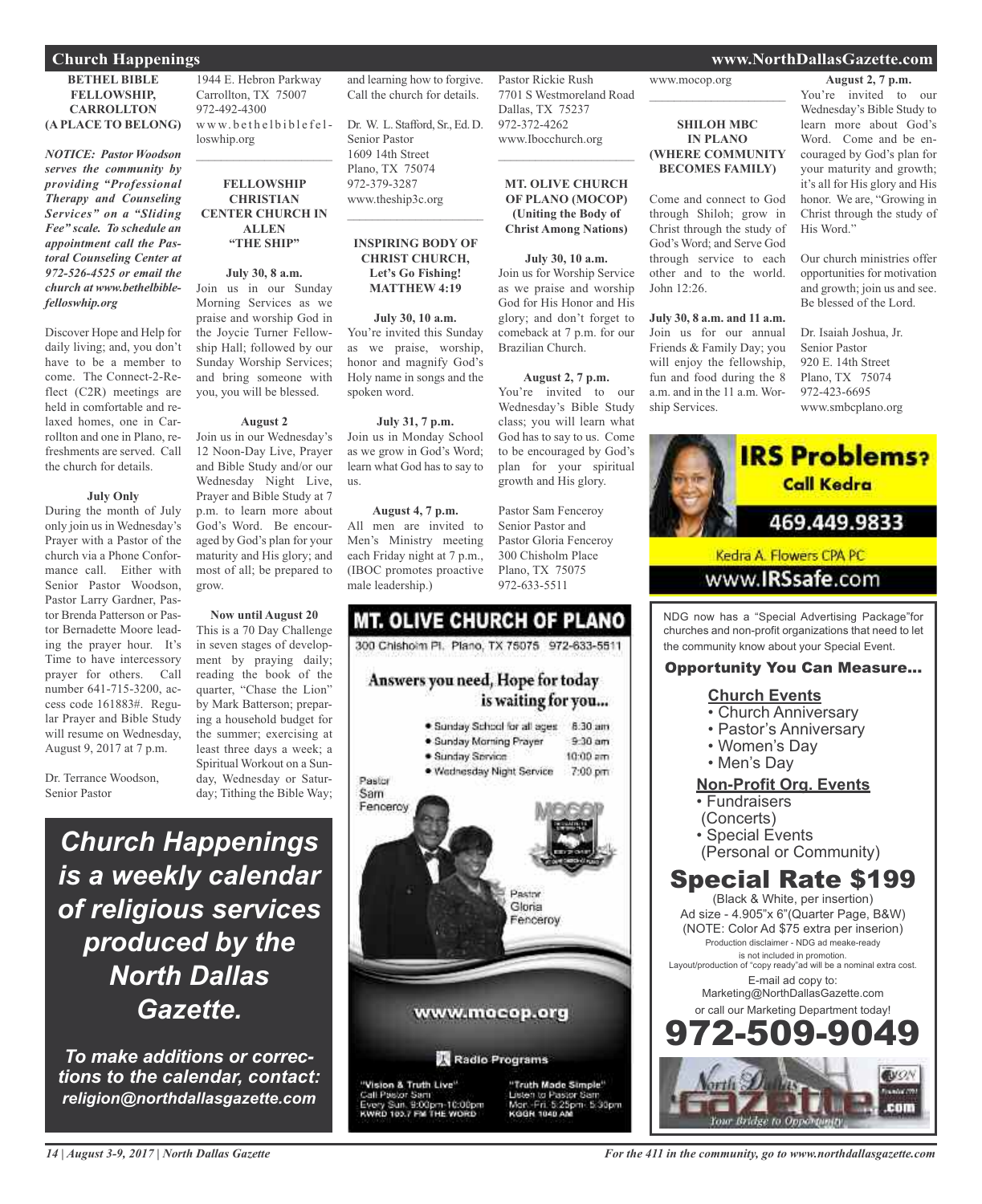

*Send email to: businessoffice@ northdallasgazette.com to sign up for Sister Tarpley's weekly electronic newsletter.*

Prior to 09-11-2001 there were people happily going back and forth to work drawing their top salaries; they felt safe and secure

Then the enemy infiltrated by flying into the twin towers in New York. But after that it was a time when unity prevailed; people came together from all walks of life, it didn't matter their race, creed, color, or their nationality.

There was an urgency of the hour; they came together in unity. I believe that's what the church is about, being a unified body.

And, then about August 13, 1993 in North American all of the power failed; people were trying to find places of security and rest.

Other people were helping them along the streets and highway, bring them into their homes and places and even though they didn't have lights they were giving them a place of security.

It's something about a national tragedy or when trouble is looming on the horizon that we don't look at the color of a person's skin or

their status in life. But we look at the situa-

tion as a need and we can do something about it, we help them. Again, unity prevails and we work together until all is resolved. How many households

are destroyed because visions are not the same, when unity doesn't prevail?

Many times we don't see things the same. We are individuals, each of us has our own personalities, our own attitudes and decisions.

But there comes a time to communication, to share, to talk, to feel things out so that we will know what the other person is thinking and they in turn will know what we are thinking.

And, somehow as believers, as humans, as people who are concerned about the life and welfare of others we can come together and work things out, we resolve our differences and God is blessed in that.

Prior to the 35th verse in St. John, Jesus had ministered to a woman who had been living a sinful life; whoever she could "company with or share with" that's who she would call her husband.

But, then she met Jesus! That says to me that when a person meets Jesus and cry out that, "I am saved, sanctified and full of the Holy Ghost," that there should be



Hichardson, IX 75081

an air of unity between God's people.

**The time is now!**

There should be a direction when we are all going the same way; because we know that our ultimate goal is to one day be in the Heavenly Kingdom.

I don't believe that any of us want to think that there is a "gray area" and none of us want to go to the alternative to Heaven.

God is a unified God, isn't He? He is the Father, the Son and the Holy Ghost; none reacts or move without the other's knowledge.

God is saying to us, ". . . look on the fields; they are already white to harvest . . ." But we need laborers.

We, the body of Christ believers, trust that we must work together to accomplish a certain goal or to reach the area that God would have us to reach.

Jeremiah and the people that worked with him built a wall because there was trouble ensuring all around them.

The children were being carted into slavery and their women were being preyed



*with Tyanna accepting a scholarship check to Texas Tech University in Lubbock, Texas from the State Tax Group, from Carrollton-Farmers Branch ISD Trustee Richard Fleming Founder/CEO.*





God spoke to Nehemiah and told him to get up from being the King's cup bearer; I want you to go and refurbish the wall. Nehemiah didn't know how long his journey would be, and he didn't question God, he was willing to go because of the necessity of the work.